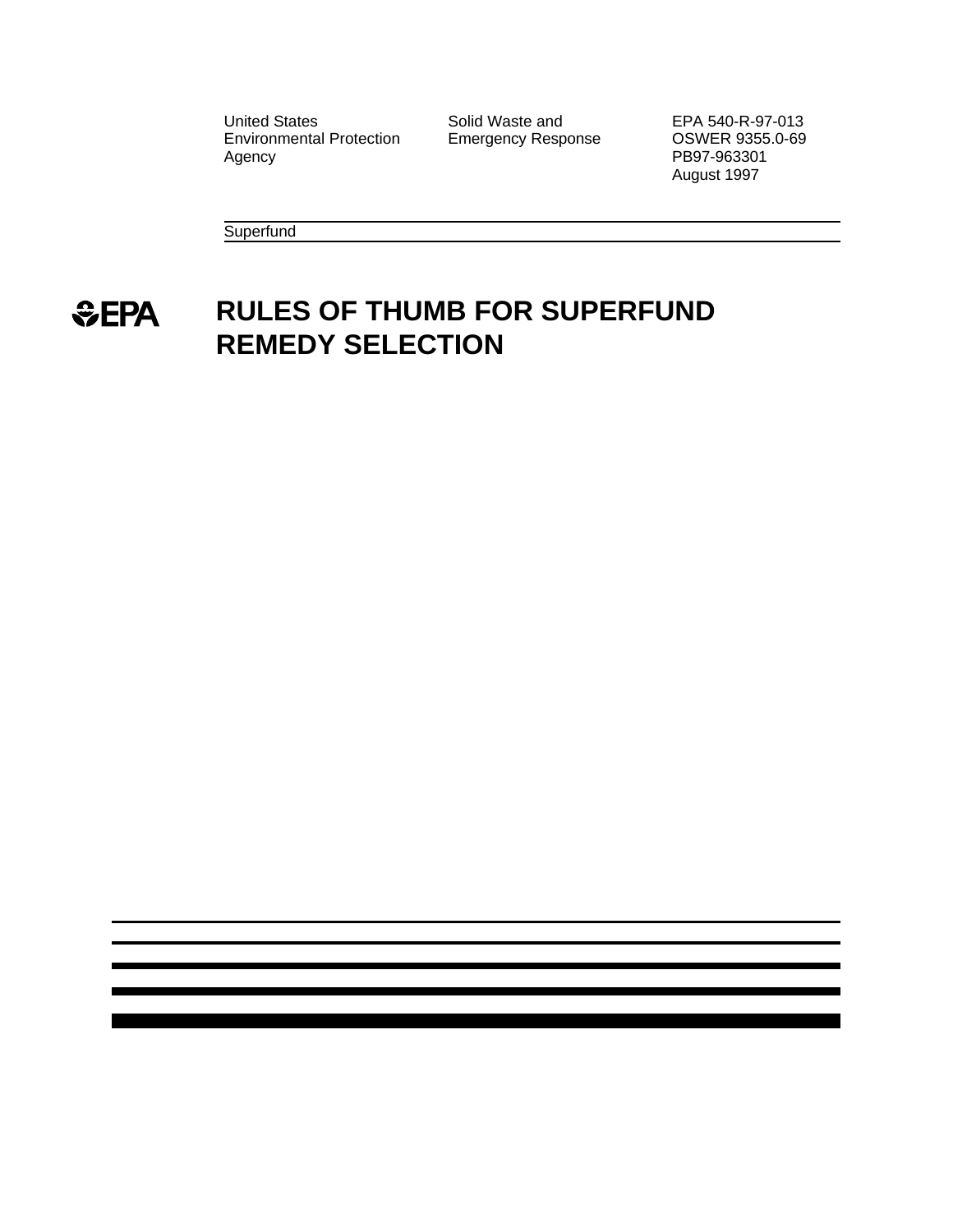EPA 540-R-97-013 OSWER 9355.0-69 PB97-963301 August 1997

# **RULES OF THUMB FOR SUPERFUND REMEDY SELECTION**

**Office of Solid Waste and Emergency Response U.S. Environmental Protection Agency Washington, DC 20460**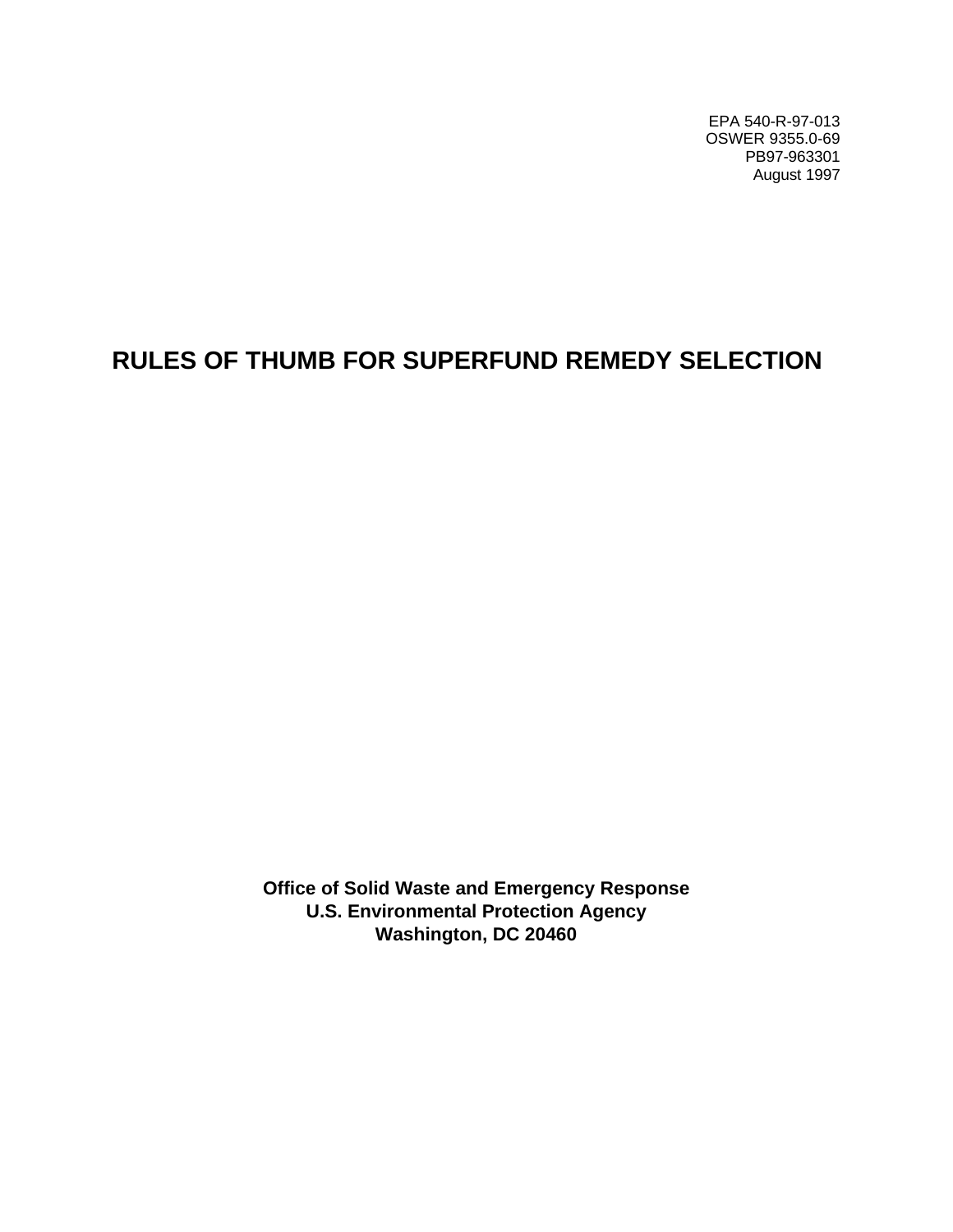**Notice**: This document provides guidance to EPA staff. It also provides guidance to the public and to the regulated community on how EPA intends to exercise its discretion in implementing the National Contingency Plan. The guidance is designed to communicate national policy on these issues. The document does not, however, substitute for EPA's statutes or regulations, nor is it a regulation itself. Thus, it cannot impose legally-binding requirements on EPA, states, or the regulated community, and may not apply to a particular situation based upon the circumstances. EPA may change this guidance in the future, as appropriate.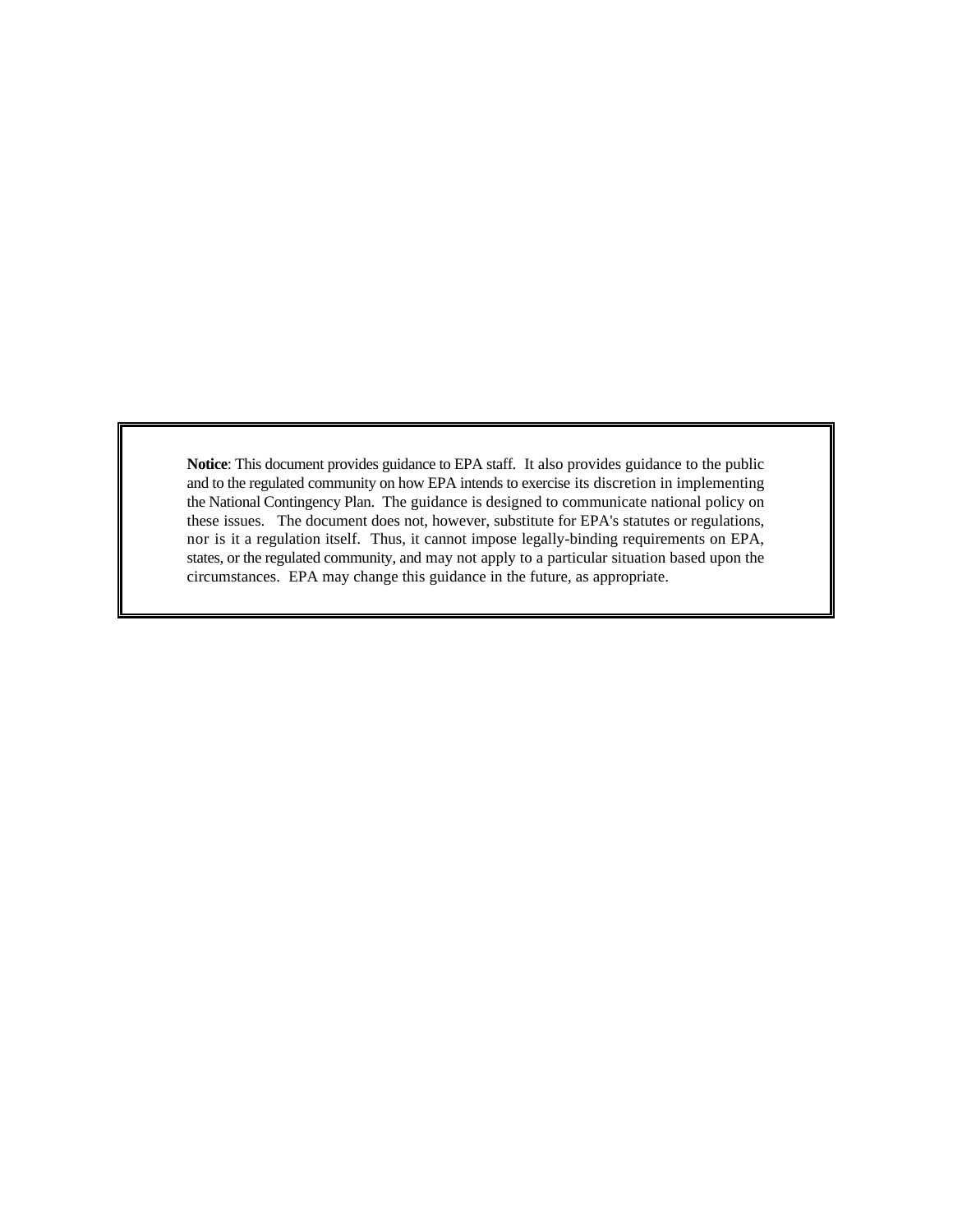#### **ABSTRACT**

This guidance document describes key principles and expectations, interspersed with "best practices" based on program experience, that should be consulted during the Superfund remedy selection process. These remedy selection "Rules of Thumb" are organized into three major policy areas: 1) risk assessment and risk management, 2) developing remedial alternatives, and 3) ground-water response actions. The purpose of this guide is to briefly summarize key elements of various remedy selection guidance documents and policies in one publication. EPA believes that consistent application of national policy and guidance is an important means by which we ensure the reasonableness, predictability, and cost-effectiveness of our decisions. Gathering these remedy selection policy expectations into one document will support our ongoing efforts to promote these important objectives. For more detailed discussions of these policy areas, consult the National Contingency Plan (NCP) and the guidance documents listed at the end of each section. This guide has been developed as one of the Superfund administrative reforms announced by Administrator Carol Browner on October 2, 1995.



#### *To Obtain Documents:*

EPA employees can obtain additional copies of this guidance, or copies of documents referenced in this guidance, by calling the Superfund Document Center at 703-603-9232, or by sending an e-mail request to superfund.documentcenter@epamail.gov. Non-EPA employees can obtain these documents by contacting the National Technical Information Service at 703-487-4650. This document is also available on the Internet at http://www.epa.gov/superfund.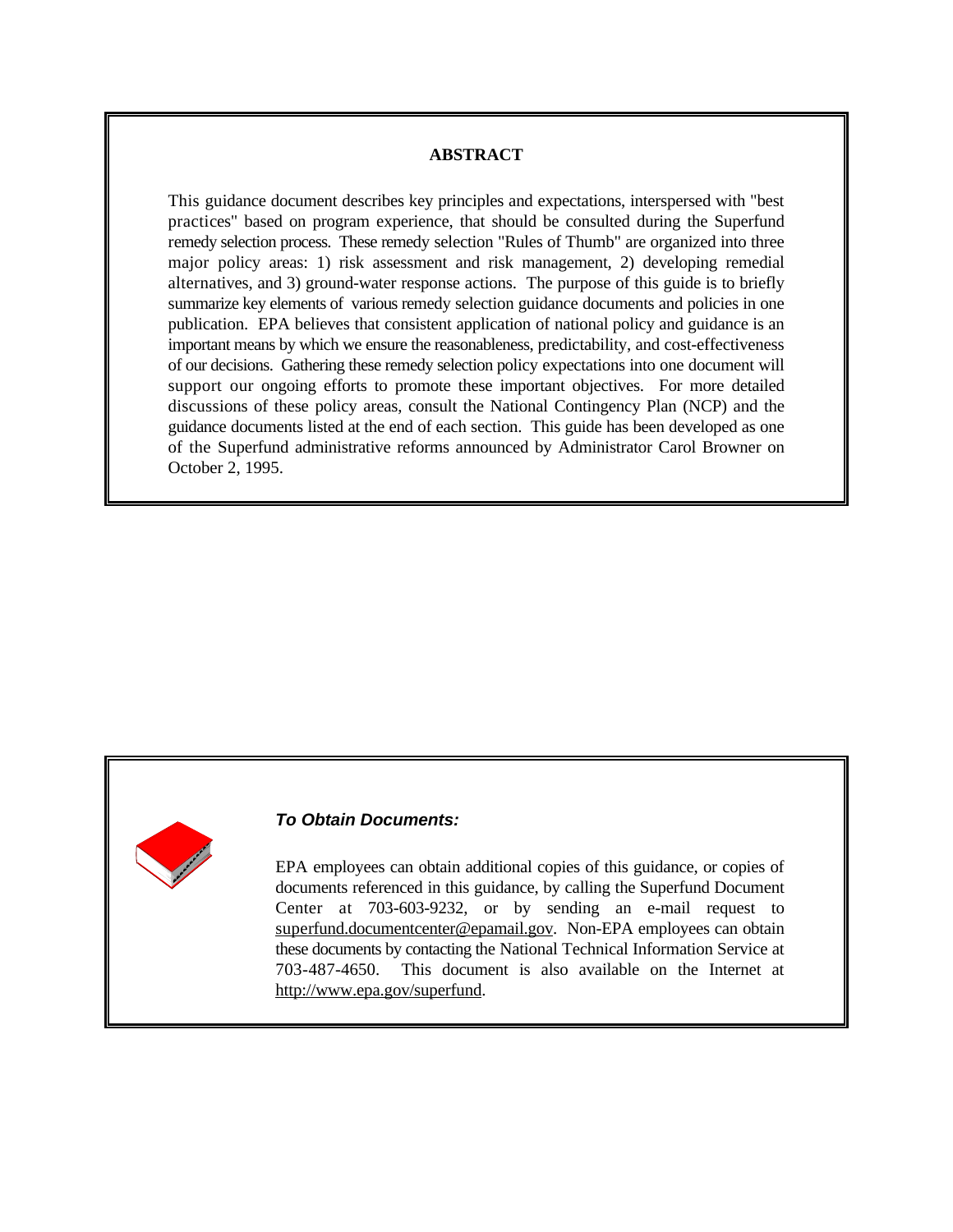#### **INTRODUCTION**

The Superfund program's remedy selection process links the analysis of site cleanup alternatives, conducted in a remedial investigation/feasibility study (RI/FS), with the documentation of the selected remedy in a Record of Decision (ROD). Section 121 of the Superfund statute (the Comprehensive Environmental Response, Compensation and Liability Act (CERCLA)) established five principal requirements for the selection of remedies. Remedies must: 1) protect human health and the environment; 2) comply with applicable or relevant and appropriate requirements (ARARs) unless a waiver is justified; 3) be cost-effective; 4) utilize permanent solutions and alternative treatment technologies or resource recovery technologies to the maximum extent practicable; and 5) satisfy a preference for treatment as a principal element, or provide an explanation in the ROD as to why this preference was not met.

In the Superfund regulations (the National Oil and Hazardous Substances Contingency Plan (NCP)), EPA established a national goal and a series of expectations to reflect the principal requirements of Section 121 and to help focus the RI/FS on appropriate waste management options (Exhibit 1). EPA also developed nine criteria for evaluating remedial alternatives to ensure that all important considerations are factored into remedy selection decisions (Exhibit 2). These criteria are derived from the statutory requirements of Section 121, as well as technical and policy considerations that have proven to be important for selecting among remedial alternatives. The nine criteria analysis comprises two steps: an individual evaluation of each alternative with respect to each criterion; and a comparison of options to determine the relative performance of the alternatives and identify major trade-offs among them (i.e., relative advantages and disadvantages).



#### **Applicability to the RCRA Corrective Action Program**

The Superfund and Resource Conservation and Recovery Act (RCRA) Corrective Action programs generally should yield similar remedies in similar circumstances. Therefore, the Agency believes that many of the principles conveyed in this document are applicable to the RCRA Corrective Action program, except where justified based on clear programmatic differences. For example, although RCRA Corrective Action incorporates risk-based decision making, formal "baseline risk assessments" are not always conducted as they are for Superfund sites. Superfund project managers using these principles can be confident that remedies selected generally will satisfy RCRA Corrective Action; likewise, RCRA Corrective Action project managers are encouraged to use these principles, as appropriate, to promote cost-effective remedial decision making and consistency with Superfund. For more information see: *Coordination between RCRA Corrective Action and Closure and CERCLA Site Activities* (OSWER Directive 9200.0-25, September 24, 1996); and *Advance Notice of Proposed Rulemaking (ANPR) for RCRA Corrective Action* (61 FR 19432*,* May 1, 1996).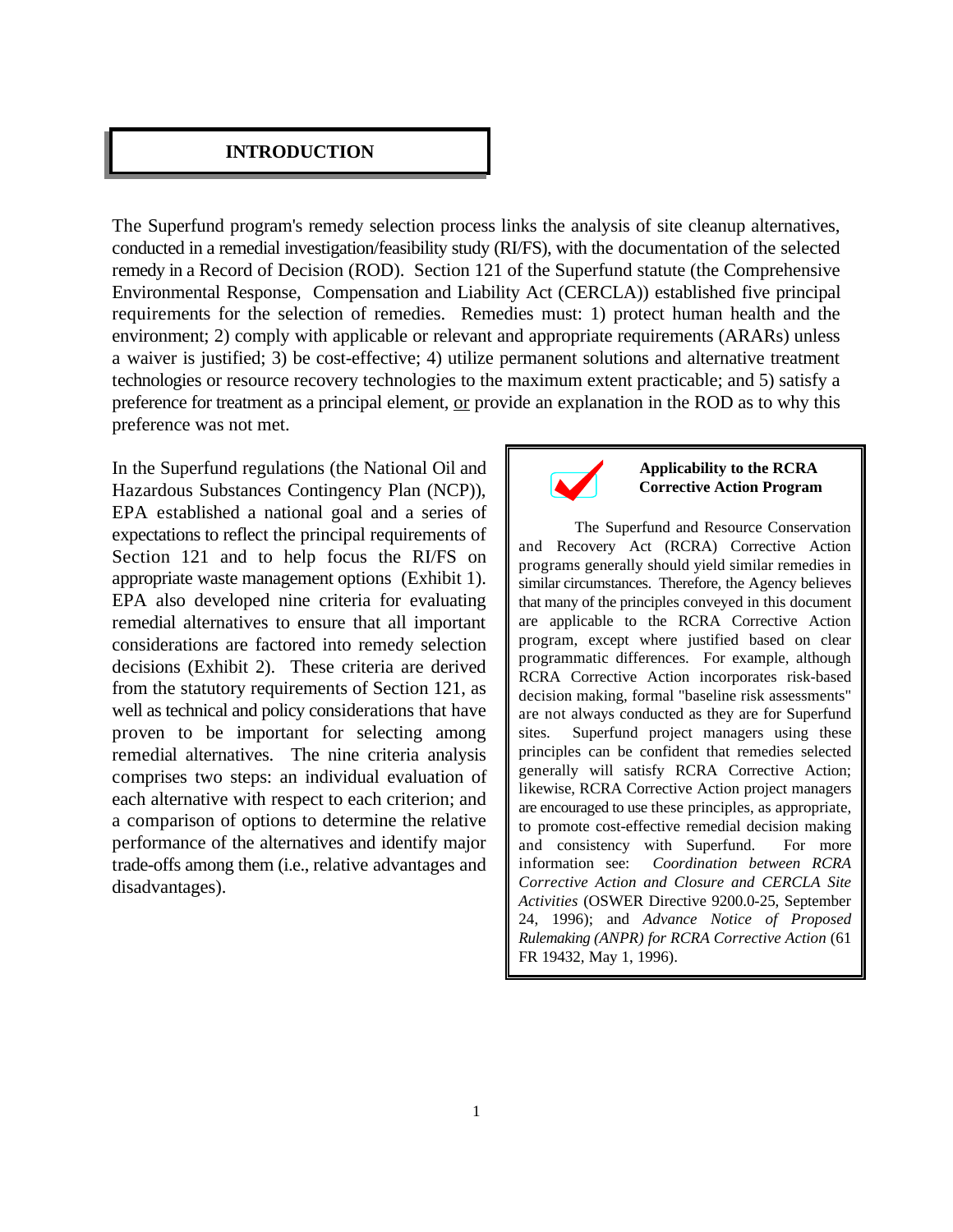# **Exhibit 1**

#### **Superfund Program Goal and Expectations**

#### **Program Goal** (40 CFR 300.430(a)(1)(i))

The national goal of the remedy selection process is to select remedies that are protective of human health and the environment, that maintain protection over time, and that minimize untreated waste.

#### **Program Expectations** (40 CFR 300.430(a)(1)(iii)(A-F))

EPA generally shall consider the following expectations in developing appropriate remedial alternatives:

- EPA expects to use treatment to address the principal threats posed by a site, wherever practicable.
- EPA expects to use engineering controls, such as containment, for waste that poses a relatively low long-term threat or where treatment is impracticable.
- EPA expects to use a combination of methods, as appropriate, to achieve protection of human health and the environment.
- EPA expects to use institutional controls, such as water use and deed restrictions, to supplement engineering controls as appropriate for short- and long-term management to prevent or limit exposure to hazardous substances, pollutants or contaminants.
- EPA expects to consider using innovative technology when such technology offers the potential for comparable or superior treatment performance or implementability, fewer or lesser adverse impacts than other available approaches, or lower costs for similar levels of performance than demonstrated technologies.
- EPA expects to return usable ground waters to their beneficial uses wherever practicable, within a timeframe that is reasonable given the particular circumstances of the site.

EPA established the RI/FS process for gathering the information necessary to select a remedy that is appropriate for the site and fulfills these statutory mandates. The RI includes sampling and analysis to characterize the nature and extent of site contamination, performance of a baseline risk assessment to assess the current and potential future risks to human health and the environment posed by that contamination, and the conduct of treatability studies (where appropriate) to evaluate the potential costs and effectiveness of treatment (or recovery) technologies to reduce the toxicity, mobility, or volume of specific site waste. The FS includes the development and screening of alternative remedial actions, and the detailed evaluation and comparison of the final candidate cleanup options. Typically, a range of options is developed during the FS concurrently with the RI site characterization, with the results of each influencing the other in an iterative fashion. (See *RI/FS Guidance* for a more complete discussion.)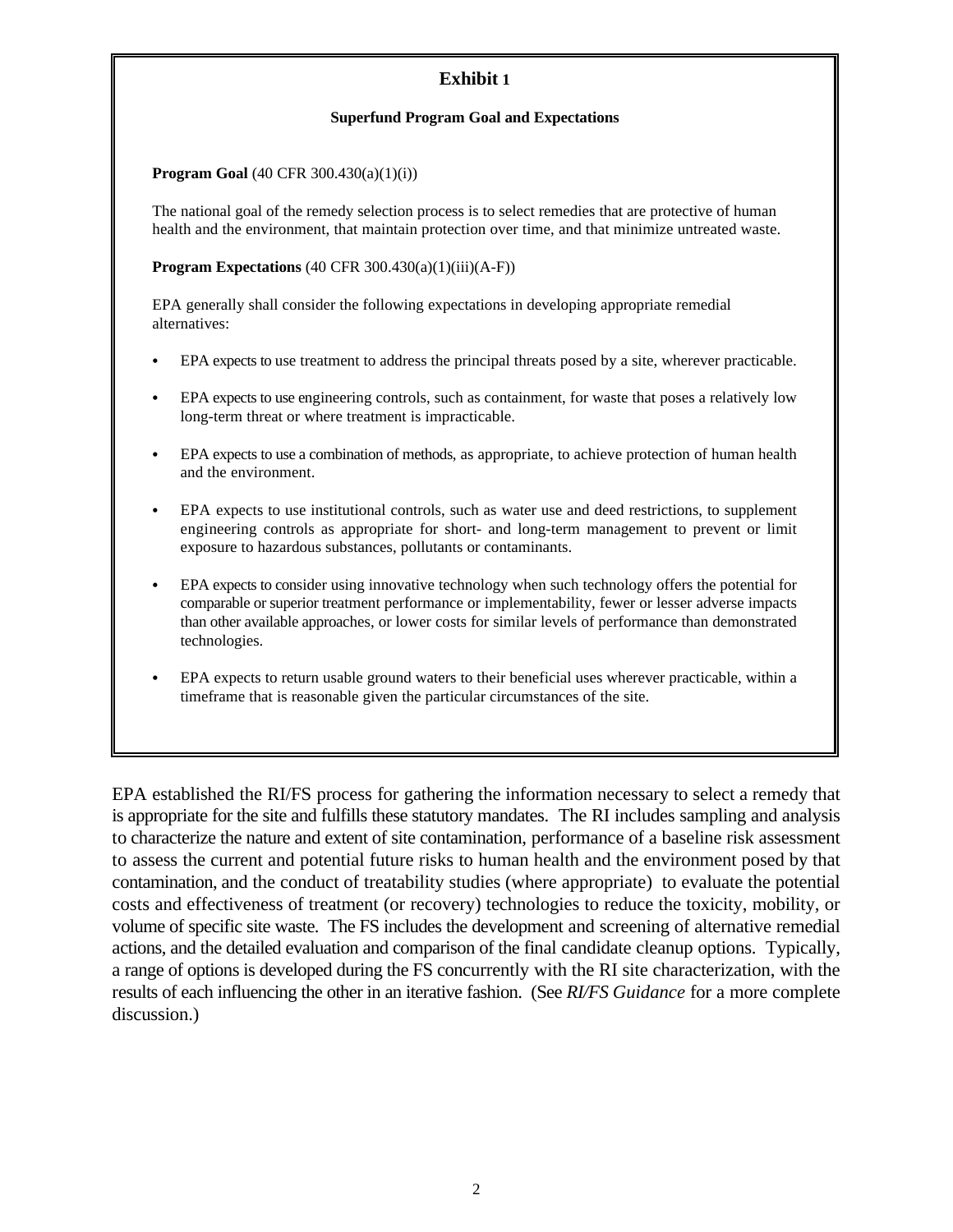

EPA also established a two-step remedy selection process, in which a preferred remedial action is presented to the public for comment in a Proposed Plan, which summarizes preliminary conclusions as to why that option appears most favorable based on the information available and considered during the FS. Following receipt and evaluation of public comments on the Proposed Plan (which may include new information), EPA makes a final decision and documents the selected remedy in a ROD. (See *Remedy Selection Guidance* for a more complete discussion.)

EPA has issued numerous guidance documents that complement and clarify the remedy selection framework presented in the NCP. *Rules of Thumb for Superfund Remedy Selection* summarizes the remedy selection policy expectations contained in these guidance documents as well as in the Superfund statute and regulations. By summarizing this information in a single document, EPA expects to assist Remedial Project Managers and other program implementers in applying remedy selection principles in an appropriately consistent manner.

Please note that this guidance document is not a comprehensive guide to every Agency policy that might affect remedy selection, nor is it a replacement for the careful application of regulatory and statutory requirements to individual sites. Rather, the document is a synopsis of the principles and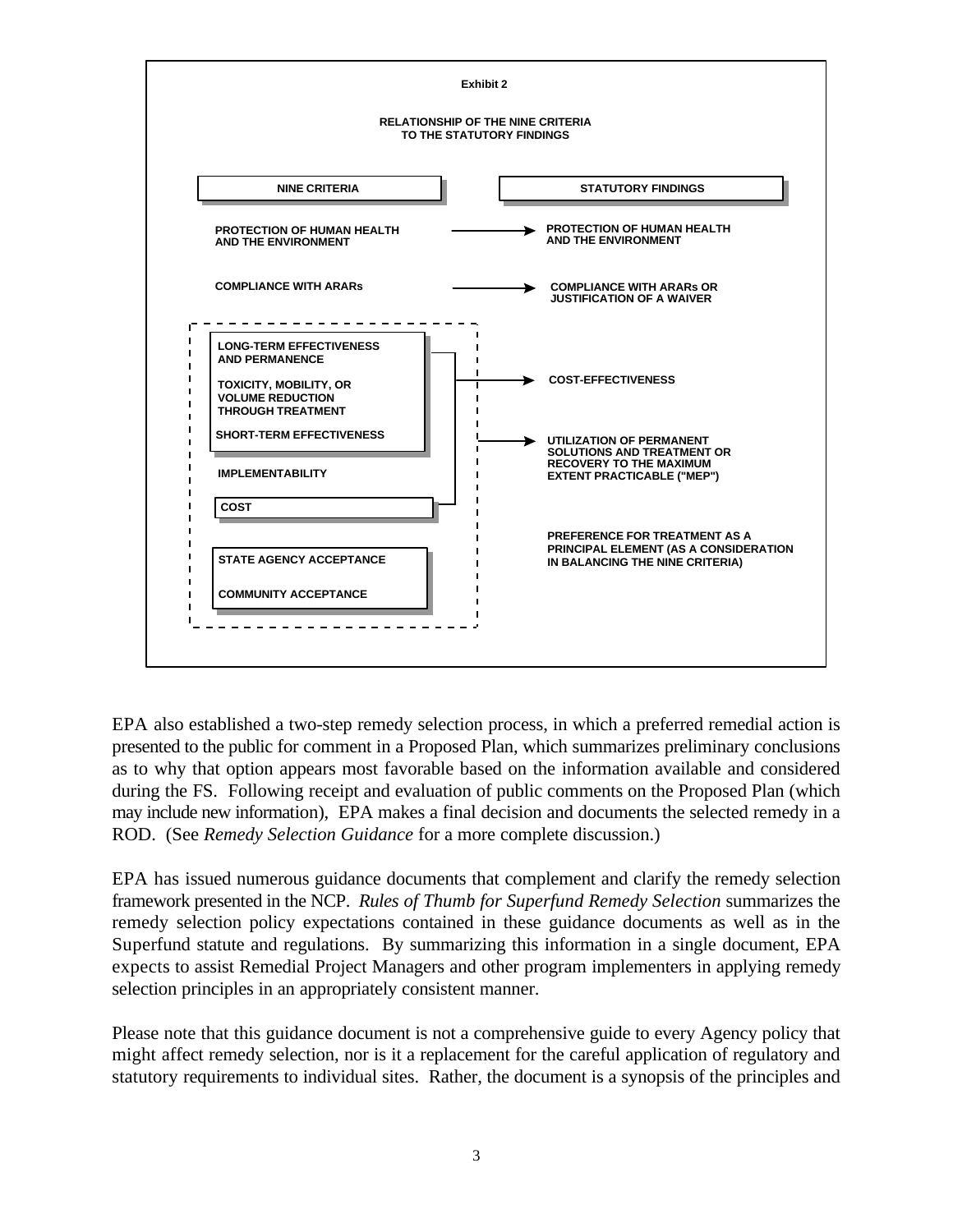expectations that are likely to have the most bearing on a wide range of site remedy selections. While this document should help expedite and focus the remedy selection process, it is not a substitute for a careful review and application of CERCLA, the NCP, and relevant guidance documents at individual sites.

Primary source documents for policy statements have been identified in parentheses in italics following each Rule of Thumb and full citations are included at the end of each major section. Specific page citations are provided, where appropriate, and represent the beginning of a relevant section in the document. These source documents should be obtained and consulted for more information.

|   | For Additional Information on the Remedy Selection Process:                                                                                                                                                                                                                                                                                            |
|---|--------------------------------------------------------------------------------------------------------------------------------------------------------------------------------------------------------------------------------------------------------------------------------------------------------------------------------------------------------|
| 暖 | NCP: National Oil and Hazardous Substances Pollution Contingency Plan (The<br>NCP): With the Preambles of 1988 and 1990 and the New Index of Key Terms<br>(OSWER Publication 9200.2-14, January 1992).                                                                                                                                                 |
| 暚 | RI/FS Guidance: Guidance for Conducting Remedial Investigations and Feasibility Studies<br>under CERCLA (EPA 540-G-89-004, October 1988).                                                                                                                                                                                                              |
| 暖 | ROD Guidance: Interim Final Guidance on Preparing Superfund Decision Documents: The<br>Proposed Plan, The Record of Decision, Explanation of Significant Differences, The Record of<br>Decision Amendment: Interim Final (EPA 540-G-89-007, July 1989). (Revision anticipated in<br>1998.)                                                             |
| 暚 | Remedy Selection Guidance: A Guide to Selecting Superfund Remedial Actions<br>(OSWER Publication 9355.0-27FS, April 1990).                                                                                                                                                                                                                             |
| 隐 | <b>SACM Guidance:</b> Guidance on Implementation of the Superfund Accelerated Cleanup Model<br>(SACM) under CERCLA and the NCP (OSWER Directive 9203.1-03, July 7, 1992). Five<br>additional fact sheets also describe SACM and are available by citing the following reference:<br>OSWER Directive 9203.1-05I (Volume 1, Numbers 1-5), December 1992. |
| 隐 | Non-Time Critical Removal Guidance: Guidance on Conducting Non-Time Critical Removal<br>Actions under CERCLA (EPA 540-R-93-057, August 1993).                                                                                                                                                                                                          |
| 隐 | Role of Cost Directive: The Role of Cost in the Superfund Remedy Selection Process<br>(EPA 540-F-96-018, September 1996).                                                                                                                                                                                                                              |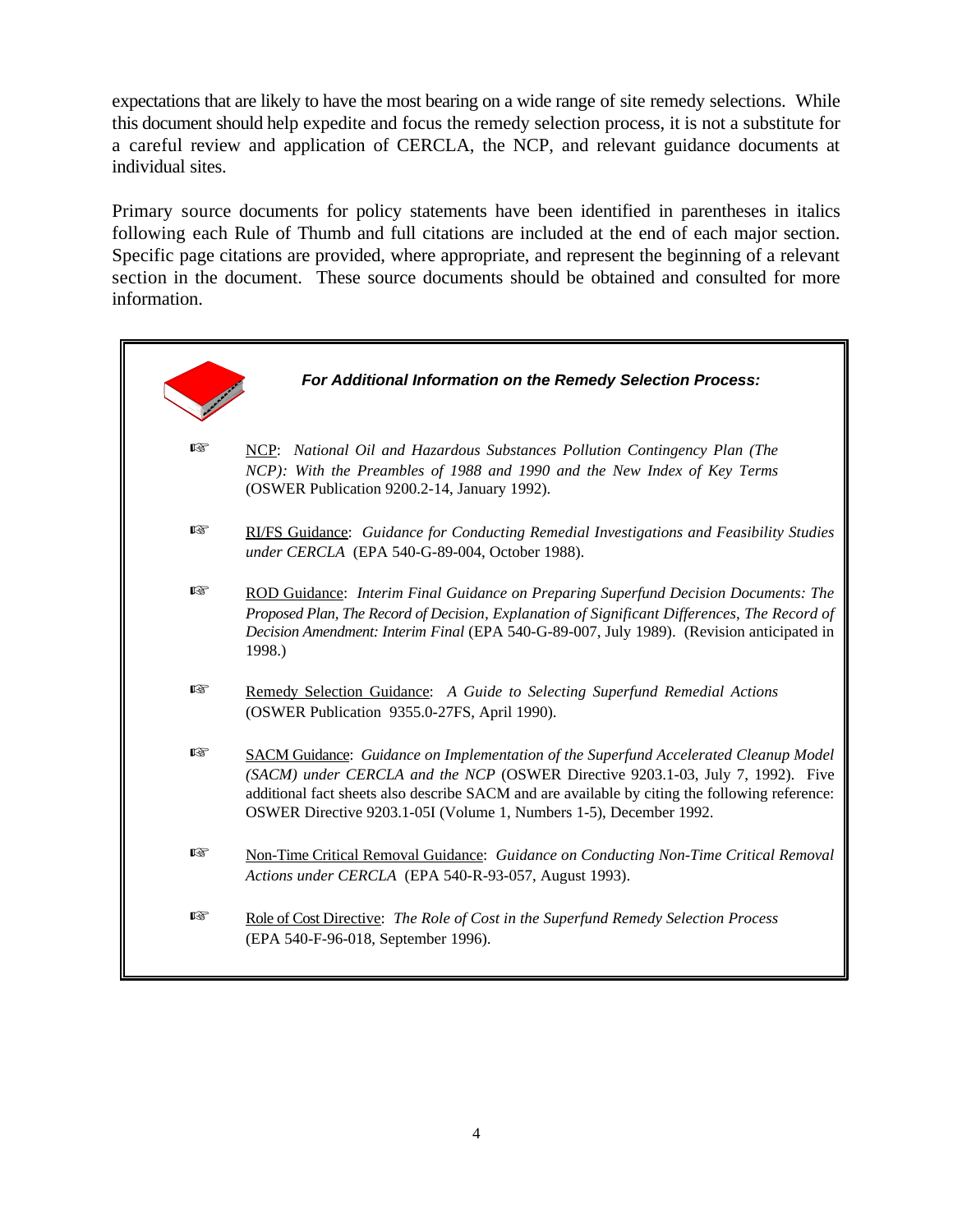# **RISK ASSESSMENT AND RISK MANAGEMENT**

# **Background**

The mandate of the Superfund program is to protect human health and the environment from current and potential threats posed by uncontrolled hazardous waste sites. The NCP established the RI/FS process to characterize the nature and extent of site risks, develop and evaluate cleanup options, and gather other information necessary to select a remedy that is appropriate for a site. A baseline risk assessment is performed as part of the RI/FS to evaluate the potential threat to human health and the environment in the absence of any remedial action. EPA uses the results of the RI/FS and baseline risk assessment to make a series of site-specific risk management decisions in the Superfund remedy selection process.

Presented below is a summary of key principles and expectations for risk assessment and risk management that have been developed for the Superfund program. Consideration of these principles will help ensure that remedies are both cost-effective and appropriately consistent with national policy and guidance.

## **Risk Assessment Rules of Thumb**

The following principles should be consulted when developing the baseline risk assessment. If the RI/FS only addresses a portion of the site or specific medium (e.g., ground water), these principles apply to the baseline risk assessment developed in support of that specific operable unit. Additional efforts may be required to relate the specific action to the overall risk posed by the site as a whole.

- 1) **Conceptual Site Model**: Evaluate available data and develop a well-defined conceptual site model (CSM) in the earliest stages of the baseline risk assessment. The CSM is a threedimensional "picture" of site conditions that illustrates contaminant sources, release mechanisms, exposure pathways, migration routes, and potential human and ecological receptors. The CSM documents current and potential future site conditions and is supported by maps, cross sections, and site diagrams that illustrate what is known about human and environmental exposure through contaminant release and migration to potential receptors. The CSM is initially developed during the scoping phase of the RI/FS and should be modified as additional information becomes available. (*RI/FS Guidance; DQO Guidance; Soil Screening Guidance; and RAGS I Part A*)
- 2) **Exposure Pathways**: Evaluate all relevant exposure pathways related to the site (e.g., direct ingestion, inhalation), for both current and reasonably anticipated future land uses as well as current and potential future ground-water and surface water uses. (*Land Use Directive; RAGS I Part A; and Soil Screening Level Guidance*)
- 3) **Data Needs**: Collect sufficient contaminant concentration data from each relevant medium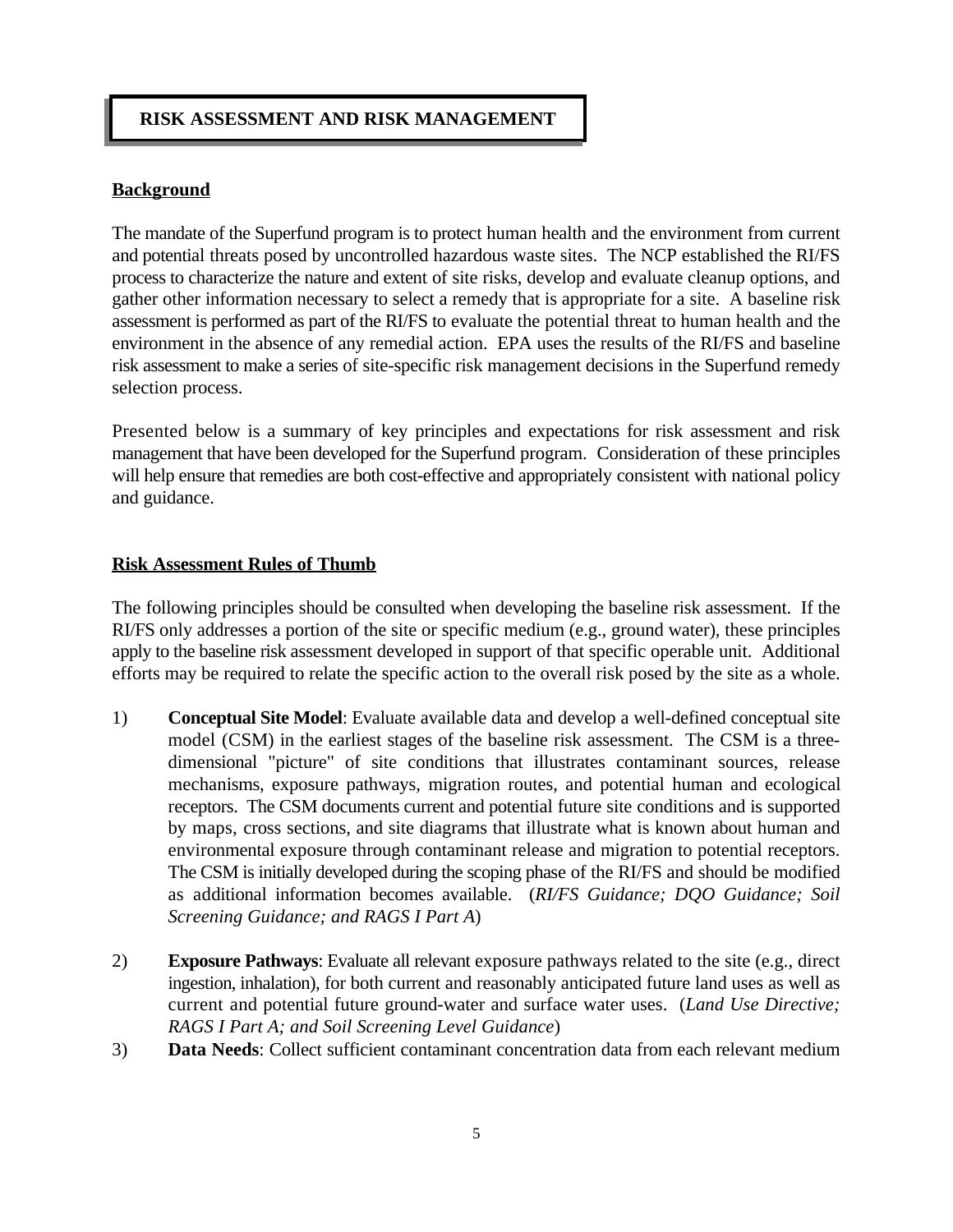to adequately characterize the nature and extent of contamination and to develop sound estimates of risk associated with each exposure pathway. (*DQO Guidance*)

- 4) **Site-Specific Risk Calculation**: The following principles apply to site-specific risk calculations in the baseline risk assessment:
	- Calculate the cumulative risks to an individual for chronic exposures, using reasonable maximum exposure (RME) assumptions by combining a statistically sound, arithmetic average, exposure-point concentration with reasonably conservative values for intake and duration. The most current updates on exposure assumptions, methods, and models for the residential exposure scenario can be obtained from the *Soil Screening Guidance*.
	- Use the most current toxicity values provided by the Integrated Risk Information System (IRIS) or the Health Effects Assessment Summary Tables (HEAST). Call the Superfund Technical Support Center in Cincinnati at (513) 569-7300 if toxicity values are not reported in IRIS or HEAST. (*RAGS I Part A*)
	- Include estimates of risk for current and reasonably anticipated future land uses and potential future ground-water and surface water uses, without institutional controls. The baseline risk assessment is essentially an evaluation of the "no action" alternative (i.e., an assessment of the risk associated with a site in the absence of any remedial action or control). While institutional controls do not actively clean up the contamination at a site, they can control exposure and, therefore, are considered to be limited action alternatives that may be evaluated during the remedy selection process. (*1990 NCP Preamble at 55 FR 8710*)
	- ! Include a discussion that identifies major sources of uncertainty or variability and their influence on the risk estimates. Probabilistic methods may aid in evaluating uncertainty at some sites. (*RAGS I Part A; and EPA's Risk Characterization Policy*)
- 5) **Other Measures of Risk**: Other measures of risk (e.g., central tendency) can be used to describe site risks more fully. However, RME risk generally should be the principal basis for evaluating potential risks at Superfund sites. (*1990 NCP Preamble at 55 FR 8711; RAGS I Part A, page 6-4; and EPA's Risk Characterization Policy*)
- 6) **Exposed Populations**: The risk analysis should clearly identify the population, or population sub-group (e.g., highly exposed or susceptible individuals), for which risks are being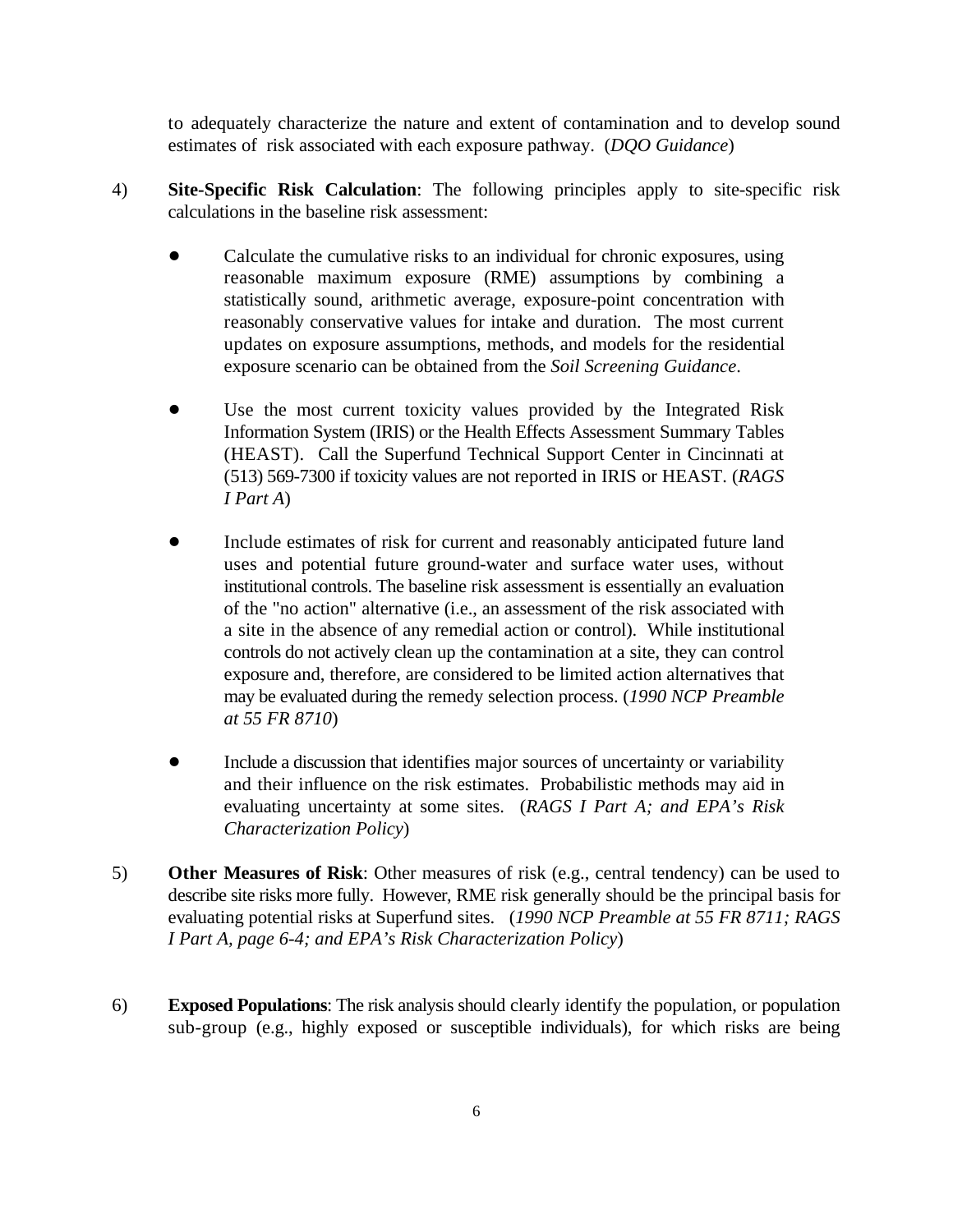evaluated. (*RAGS I Part A, page 6-6; and EPA's Risk Characterization Policy*)

7) **Ecological Risk Assessment**: Include an assessment of ecological risk in the baseline risk assessment in order to support EPA's mission to protect the environment. A screening ecological risk assessment generally should be conducted to identify those chemicals, media, and portions of the site requiring more detailed study and analysis. Use site-specific toxicity tests, field studies, and food-chain models whenever appropriate. (*ECO Risk Guidance; and RAGS II*)

# **Risk Management Rules of Thumb**

The following principles should be consulted when making risk management decisions in the Superfund program. Unless otherwise noted, the Rules of Thumb presented in this section are derived from the *Role of Baseline Risk Assessment Directive.* 

- 1) **Basis for Action**: A response action is generally warranted if one or more of the following conditions is met:
	- $\bullet$  The cumulative excess carcinogenic risk to an individual exceeds  $10^{-4}$  (using reasonable maximum exposure assumptions for either the current or reasonably anticipated future land use);
	- The non-carcinogenic hazard index is greater than one (using reasonable maximum exposure assumptions for either the current or reasonably anticipated future land use);
	- Site contaminants cause adverse environmental impacts; or
	- ! Chemical-specific standards or other measures that define acceptable risk levels are exceeded and exposure to contaminants above these acceptable levels is predicted for the RME. Examples include: drinking water standards that are exceeded in ground water when that ground water is a current or potential source of drinking water; or water quality standards that are exceeded in surface or ground waters that support the designated uses of these waters (e.g., support aquatic life).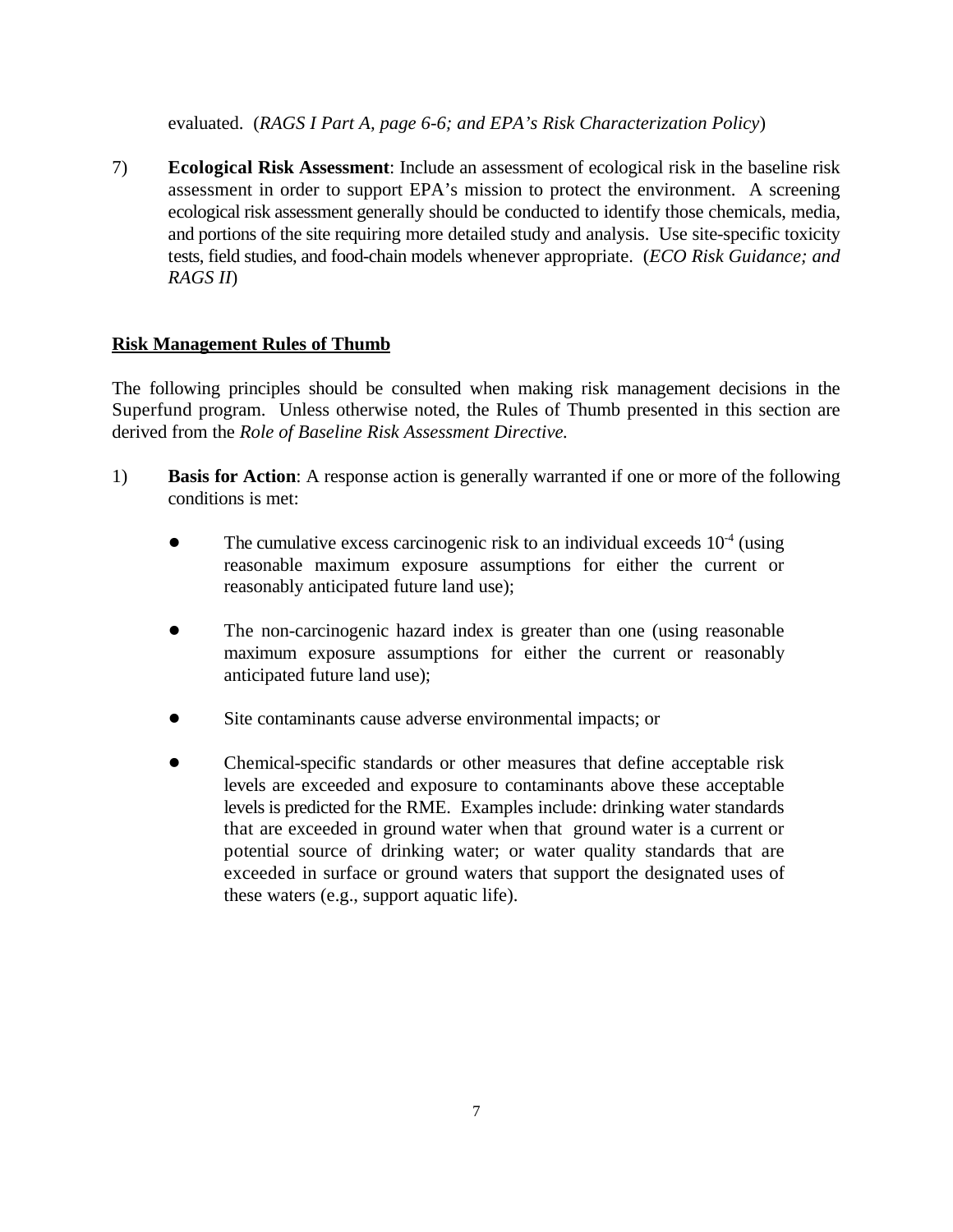- 2) **Preliminary Remediation Goals for Carcinogens**: In the absence of ARARs for chemicals that pose carcinogenic risks, PRGs generally should be established at concentrations that achieve  $10^{-6}$  excess cancer risk, modifying as appropriate based on exposure, uncertainty, and technical feasibility factors.
- 3) **Preliminary Remediation Goals for Non-Carcinogens**: In the absence of ARARs for chemicals that pose noncarcinogenic risks, PRGs generally should be established at concentrations that achieve a hazard quotient of one. Cumulative noncancer risks are determined by adding hazard quotients for chemicals with the same toxic endpoint or mechanism of action (e.g., the toxic endpoint for both ethylbenzene and styrene is liver toxicity and so these hazard quotients can be summed). In establishing PRGs for chemicals that affect the same target organ/system, PRGs for individual chemicals should be divided by the number of chemicals present in this group (*Soil Screening Guidance, page 32*).
- 4) **Chemical-Specific ARARs**: When a single ARAR for a specific chemical (or in some cases a group of chemicals) defines an acceptable level of exposure, compliance with the ARAR generally will be considered protective even if it is outside the risk range (unless there are extenuating circumstances, such as exposure to multiple contaminants or pathways).

# **RAOs, PRGs and Final Cleanup Levels**

Remedial action objectives (RAOs) provide a general description of what the cleanup will accomplish (e.g., restoration of groundwater). Preliminary remediation goals (PRGs) are the more specific statements of the desired endpoint concentrations or risk levels, for each exposure route, that are believed to provide adequate protection of human health and the environment based on preliminary site information. Initial PRGs are developed early in the RI/FS process and are based on ARARs and other readily available information, such as concentrations associated with 10<sup>-6</sup> cancer risk or a hazard quotient equal to one for noncarcinogens calculated from EPA toxicity information. Initial PRGs may also be modified based on exposure, uncertainty, and technical feasibility factors. As data are gathered during the baseline risk assessment and RI/FS, PRGs are refined into final contaminant-specific cleanup levels. Based on consideration of factors during the nine criteria analysis and using the PRG as a point of departure, the final cleanup level may reflect a different risk level within the acceptable risk range  $(10^{-4}$  to  $10^{-6}$  for carcinogens) than the originally identified PRG. The final cleanup levels, not PRGs, are documented in the Record of Decision.

- 5) **Background Concentrations**: EPA does not generally clean up below natural background levels. However, where anthropogenic (i.e., man-made) background levels exceed acceptable risk-based levels, and EPA has determined that a response action is appropriate, EPA's goal is to develop a comprehensive response to address area-wide contamination. This will help avoid response actions that create "clean islands" amid widespread contamination (*Soil Screening Guidance, page 8*).
- 6) **Selecting Remedial Action**: In the absence of ARARs, remedies should reduce the risks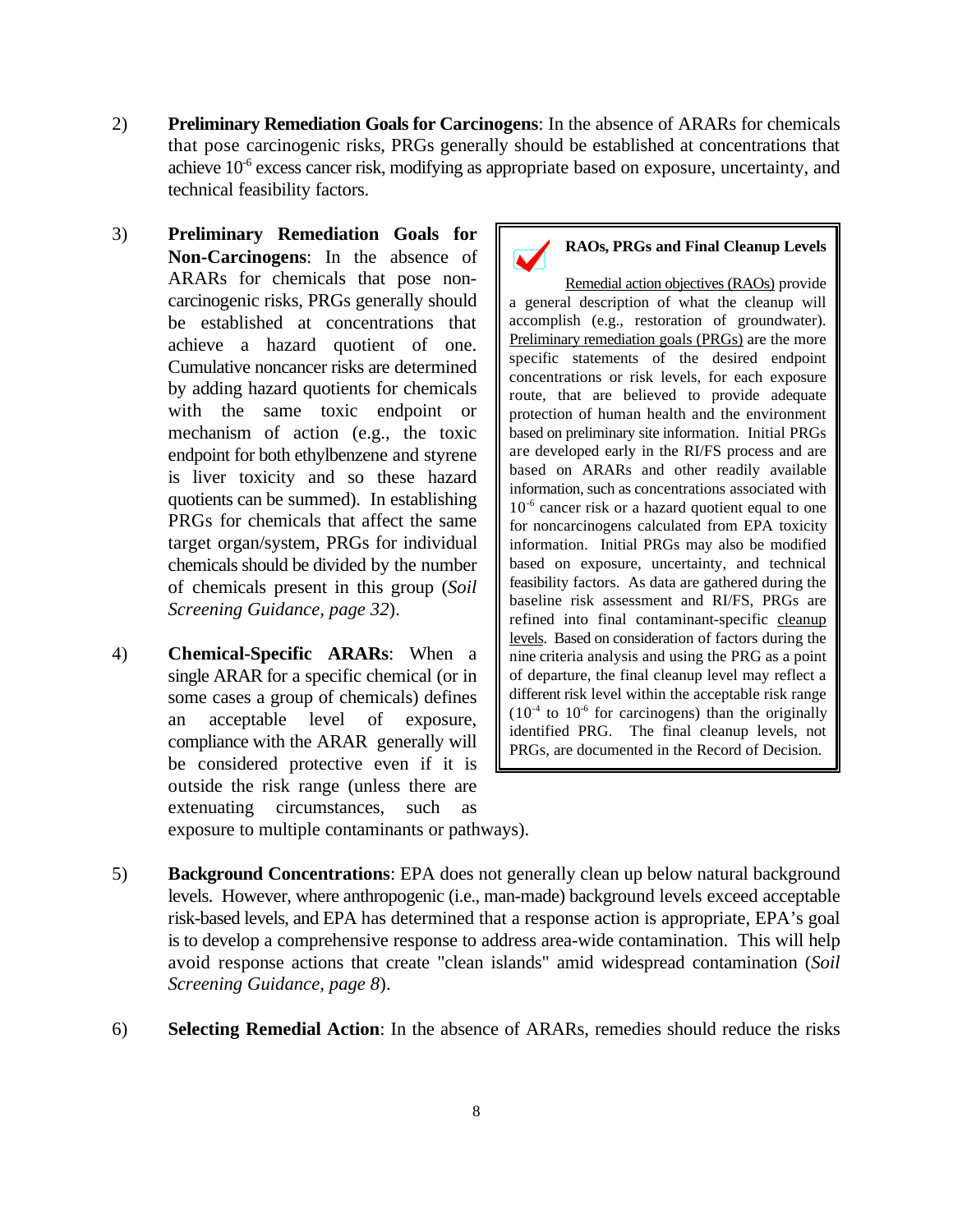from carcinogenic contaminants such that the excess cumulative individual lifetime cancer risk for site-related exposures falls between  $10^4$  and  $10^6$ . The Agency has expressed a preference for cleanups achieving the more protective end of the risk range (i.e.,  $10^{-6}$ ). (NOTE: The upper boundary of the risk range is not a discrete line at  $1 \times 10^{-4}$ , although EPA generally uses 1 x  $10^{-4}$  in making risk management decisions. A specific risk estimate around  $10^{-4}$  may be considered acceptable if justified based on site-specific conditions.) For non-carcinogens, remedies generally should reduce contaminant concentrations such that exposed populations or sensitive sub-populations will not experience adverse effects during all or part of a lifetime, incorporating an adequate margin of safety (i.e., a hazard index at or below one).

7) **Timing**: A "phased approach" to site investigation and cleanup generally will accelerate risk reduction and provide additional technical site information on which to base long-term risk management decisions. Phased cleanup approaches should be employed wherever practicable  $(40 \text{ CFR } 300.430(a)(1)(ii)(A))$ . For more information about the use of early actions to expedite site cleanup, see *SACM Guidance* and the *Ground-Water Presumptive Strategy*.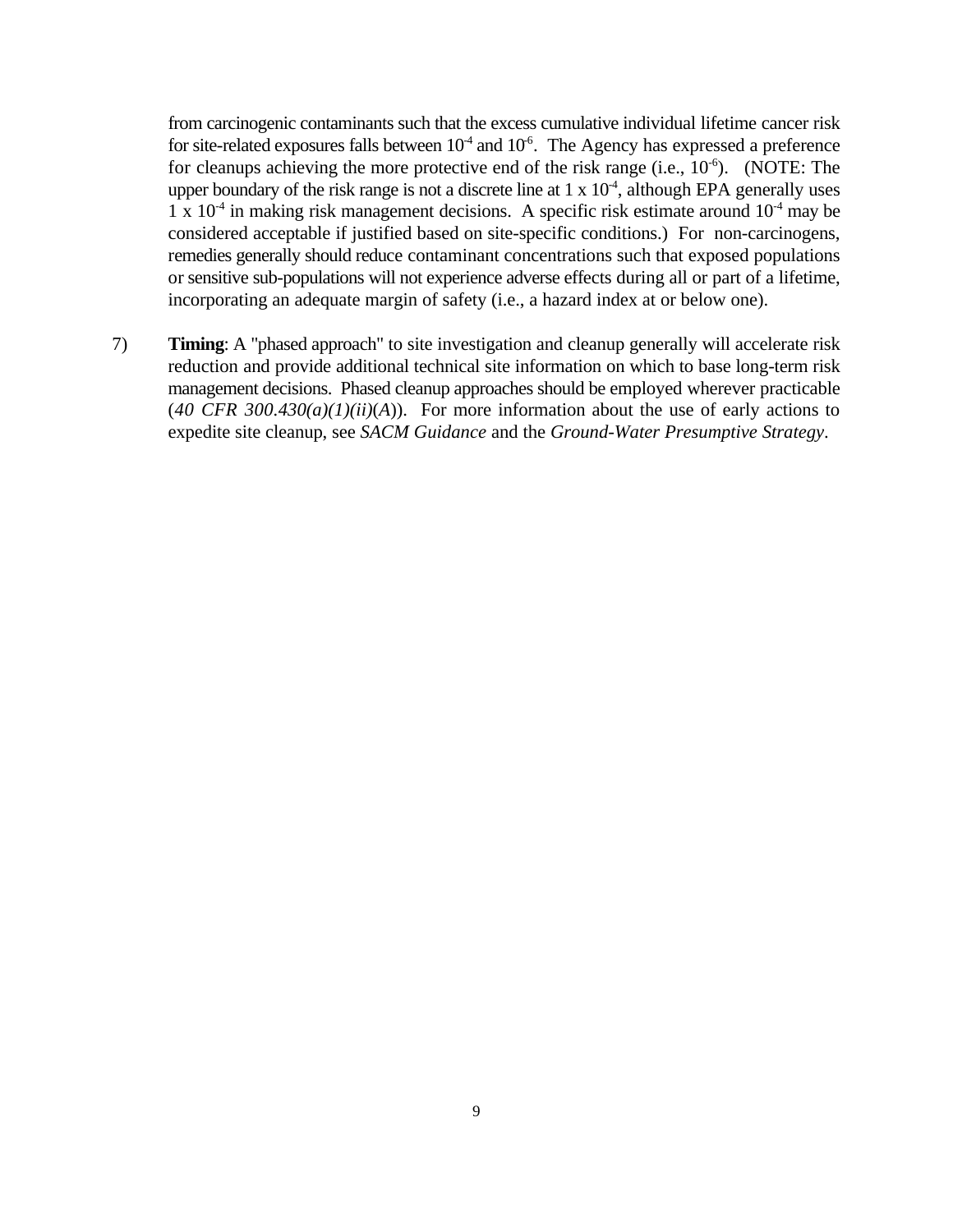*For Additional Information on Risk Assessment and Risk Management:* 

- **EXTERENT FRI/FS** Guidance: *Guidance for Conducting Remedial Investigations and Feasibility Studies under CERCLA* (EPA 540-G-89-004, October 1988)*.*
- **Example 3** RAGS I Part A: *Risk Assessment Guidance For Superfund*, *Volume 1, Part A: Human Health Evaluation Manual*, *Interim Final* (EPA 540-1-89-002, March 1989).
- **LE RAGS II:** *Risk Assessment Guidance for Superfund, Volume II, Environmental Evaluation Manual, Interim Final* (EPA 540-1-89-001, March 1989).
- **LET RAGS I Part B:** *Risk Assessment Guidance for Superfund, Volume I, Part B: Human Health Evaluation Manual, Development of Risk-Based Preliminary Remediation Goals, Interim Final* (EPA 540-1-89-002, December 1991). [Note: Soil Screening Guidance provides improvements in inhalation and ground water exposure pathway discussions.]
- L RAGS I Part C: *Risk Assessment Guidance for Superfund, Volume I, Part C: Human Health Evaluation Manual, Risk Evaluation of Remedial Alternatives, Interim* (EPA 540-R-92-004, December 1991)*.*
- Role of Baseline Risk Assessment Directive: *Role of the Baseline Risk Assessment in Superfund Remedy Selection* (OSWER Directive 9355.0-30, April 22, 1991).
- **EXECOM Guidance:** Guidance on Implementation of the Superfund Accelerated Cleanup Model (SACM) *under CERCLA and the NCP* (OSWER Directive 9203.1-03, July 7, 1992).
- L DQO Guidance: *Data Quality Objectives Process for Superfund: Interim Final Guidance* (EPA 540-R-93-071, 1993).
- L EPA's Risk Characterization Policy: *Policy for Risk Characterization at the U.S. Environmental Protection Agency* (Memorandum from Administrator Carol Browner, March 21, 1995).
- Land Use Directive: *Land Use in the CERCLA Remedy Selection Process* (OSWER Directive 9355.7-04, May 25, 1995).
- **LET** Soil Screening Guidance: *Soil Screening Guidance: Users Guide* (EPA 540-R-96-018, April 1996).
- L Ground-Water Presumptive Strategy: *Presumptive Response Strategy and Ex-Situ Treatment Technologies for Contaminated Ground Water at CERCLA Sites* (EPA 540-R-96-023, October 1996).
- **LECO Risk Guidance:** *Ecological Risk Assessment Guidance for Superfund: Process for Designing and Conducting Ecological Risk Assessments* (EPA 540-R-97-006, June 1997).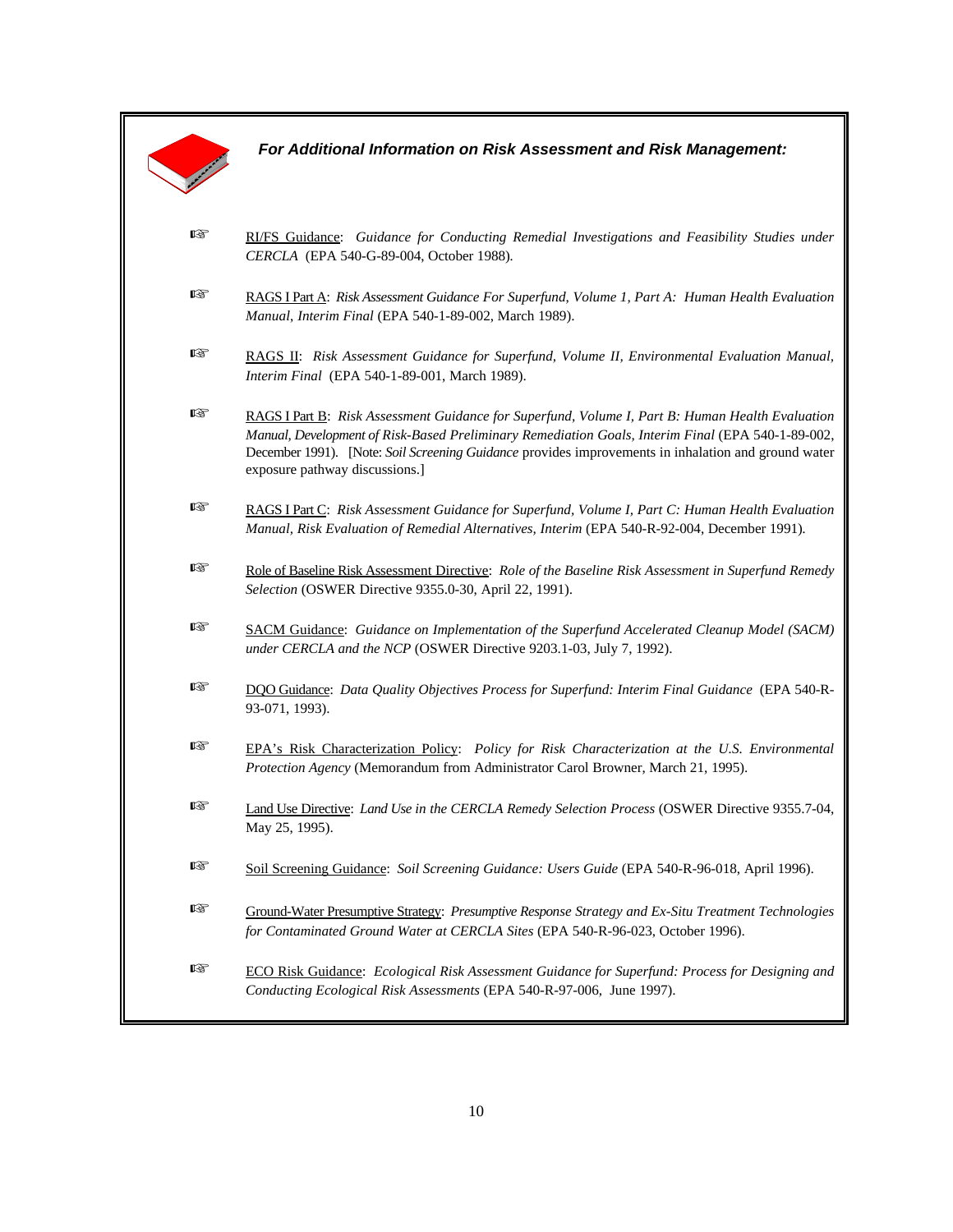# **DEVELOPING REMEDIAL ALTERNATIVES**

#### **Background**

The national goal of the remedy selection process is to "select remedies that are protective of human health and the environment, that maintain protection over time, and that minimize untreated waste"  $(40 \text{ CFR } 300.430(a)(1)(i))$ . While protection of human health and the environment can be achieved through a variety of methods, this goal reflects CERCLA's emphasis on achieving protection through the aggressive, but realistic, use of treatment. Remedies that rely on engineering and institutional controls as a major component, in addition to being less permanent than treatment remedies, may place constraints on the productive re-use of land.

To accomplish this goal, the NCP describes six expectations for the development of remedial alternatives. These expectations, derived from the mandates of CERCLA Section 121 and based on

previous Superfund experience, were developed as guidelines to communicate the types of remedies that EPA generally will find appropriate for specific types of waste. Although remedy selection decisions are site-specific determinations based on analyses of remedial alternatives using the nine evaluation criteria, these expectations help to focus the RI/FS on appropriate waste management options. This section discusses the first four of the six NCP expectations presented in Exhibit 1. Unless otherwise noted, this section has been derived from the *Principal Threats Guidance.* 

# **Identifying Principal and Low-level Threat Wastes**

The concept of principal threat waste and lowlevel threat waste, as developed by EPA in the NCP and expanded in subsequent guidance, should be applied on a site-specific basis when characterizing "source material*."* Source material is defined as material that includes or contains hazardous substances, pollutants, or contaminants that act as a reservoir for migration of contamination to ground water, to surface water, to air, or acts as a source for direct exposure.



**Reasonably Anticipated Future Land Use and Principal Threat Waste Identification** 

The reasonably anticipated future land use at a site is significant in defining principal threat waste areas. Pursuant to the NCP and the 1995 land use guidance, current land use and reasonably anticipated future land use should be considered in identifying realistic exposure scenarios for estimating site risks. When the baseline risks associated with the reasonably anticipated future land use trigger action, the definition of principal threat wastes may be determined by the reasonably anticipated future land use scenario as well. For example, soil contamination that could be considered a principal threat under a residential exposure scenario might be considered a low-level threat under a non-residential exposure scenario. Although no "threshold level" of risk has been established to identify principal threat waste, a general rule of thumb is to consider as a principal threat those source materials with toxicity and mobility characteristics that combine to pose a potential risk several orders of magnitude greater than the risk level that is acceptable for the current or reasonably anticipated future land use, given realistic exposure scenarios. (For more information, see *Principal Threats Guidance* and *Land Use Directive*.)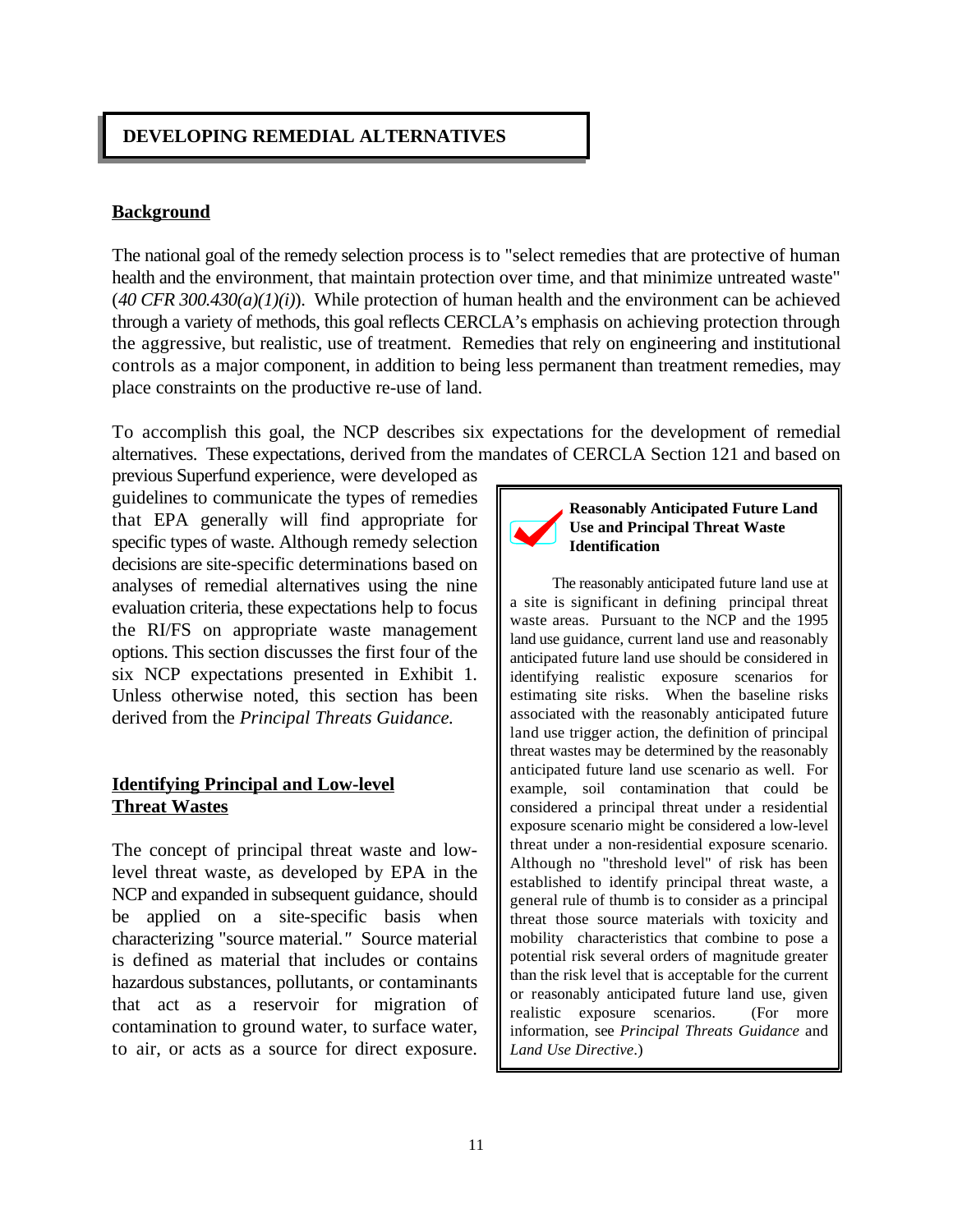Contaminated ground-water plumes are generally not considered to be source material, although nonaqueous phase liquids (NAPLs) in the ground water generally would be viewed as source material.

Identifying principal and low-level threat wastes combines concepts of both hazard and risk. In general, principal threat wastes are those source materials considered to be highly toxic or highly mobile which generally cannot be contained in a reliable manner or would present a significant risk to human health or the environment should exposure occur. Conversely, low-level threat wastes are those source materials that generally can be reliably contained and that would present only a low risk in the event of exposure. The manner in which principal threats are addressed generally will determine whether the statutory preference for treatment as a principal element is satisfied.

# **Rules of Thumb for Developing Appropriate Remedial Alternatives for Source Materials**

- 1) **Combination of Methods of Protection**: An appropriate combination of treatment technologies, engineering controls, and institutional controls should be considered when developing remediation approaches that will be protective of human health and the environment. Federal or state ARARs (e.g., land disposal restrictions under RCRA) may limit containment and treatment options.
- 2) **Treatment of Principal Threats**: "EPA expects to use treatment to address the principal threats posed by a site, wherever practicable"  $(40 \text{ CFR } 300.430(a)(1)(iii)(A)).$
- 3) **Containment of Principal Threats**: In some situations, it may be appropriate to contain rather than treat principal threat wastes due to difficulties in treating the wastes. The following situations generally should result in a determination that treatment is not practicable under the nine remedy selection criteria (Exhibit 2). For example, when:
	- ! Treatment technologies are not technically feasible or are not available within a reasonable time frame;
	- The extraordinary volume of materials or complexity of the site may make implementation of the treatment technologies impracticable (e.g., large landfills);
	- Implementation of a treatment-based remedy would result in greater overall risk to human health and the environment due to risks posed to workers, the surrounding community, or impacted ecosystems during implementation (to the degree that these risks cannot be otherwise addressed through implementation measures); and
	- $\bullet$  Implementation of the treatment technology would have severe effects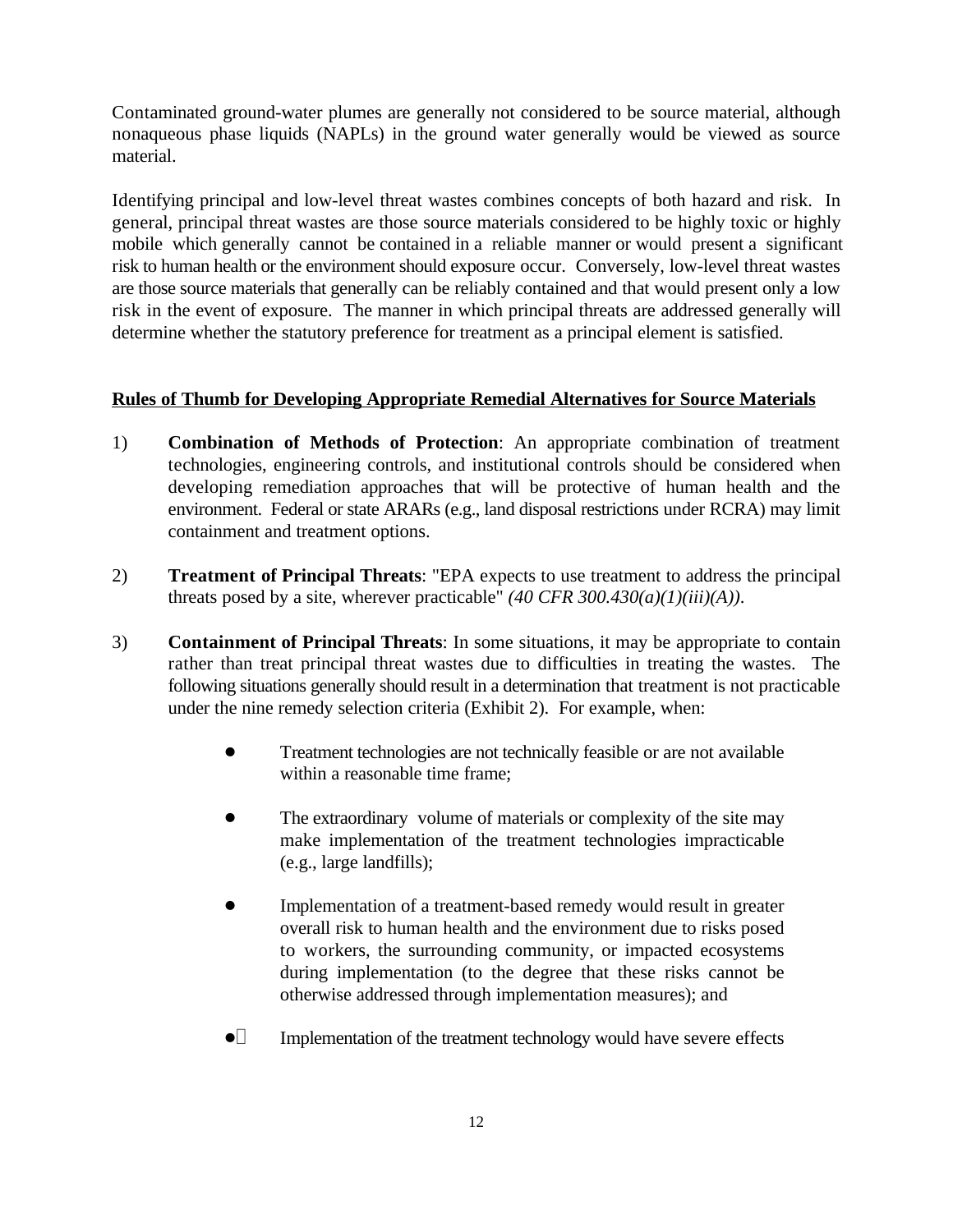across environmental media.

- 4) **Containment of Low Level Threats**: "EPA expects to use engineering controls, such as containment, for waste that poses a relatively low long-term threat or where treatment is impracticable" *(40 CFR 300.430(a)(1)(iii)(B))*.
- 5) **Treatment of Low-Level Threats**: In some situations, it may be appropriate to treat rather than contain low-level threat wastes. For example:
	- ! Once a decision has been made to treat some wastes onsite, economies of scale may make it cost-effective to treat more than just principal threat wastes, to alleviate or minimize the need to maintain engineering or institutional controls over time.
	- ! In some circumstances, treatment of more than principal threat wastes may be appropriate in order to make the whole site consistent with the reasonably anticipated future land use (e.g., where there are plans for residential development). See the *Land Use Directive* to obtain additional information for considering land use in remedy selection decisions.
- 6) **NAPLs as Principal Threat Wastes**: Although nonaqueous phase liquids (NAPLs) are generally viewed as principal threat wastes, program experience has shown that removal and/or in-situ treatment of NAPLs may not be practicable. Hence, EPA generally expects that the quantity of free-phase NAPL (i.e., "free product") should be reduced to the extent practicable and that an appropriately designed containment strategy should be developed for NAPLs that cannot be removed from the subsurface. This policy applies to both dense nonaqueous phase liquids (DNAPLs) and light nonaqueous phase liquids (LNAPLs), although of the two, it is generally more difficult to remove or treat DNAPLs in the subsurface. (See *Ground-Water Rule of Thumb #10* for more complete discussion of DNAPLs.)
- 7) **Use of Institutional Controls**: Institutional controls (such as easements, well drilling prohibitions, building permit restrictions, land use zoning restrictions, or fishing bans) generally shall not substitute for more active measures (e.g., treatment and/or containment of source material) as the sole remedy unless active measures are not practicable, based on the balancing of trade-offs among alternatives that is conducted during the remedy selection process. Institutional controls typically will be used in conjunction with engineering controls when the remedy results in long-term waste management onsite. *(40 CFR 300.430(a)(1)(iii)(D))*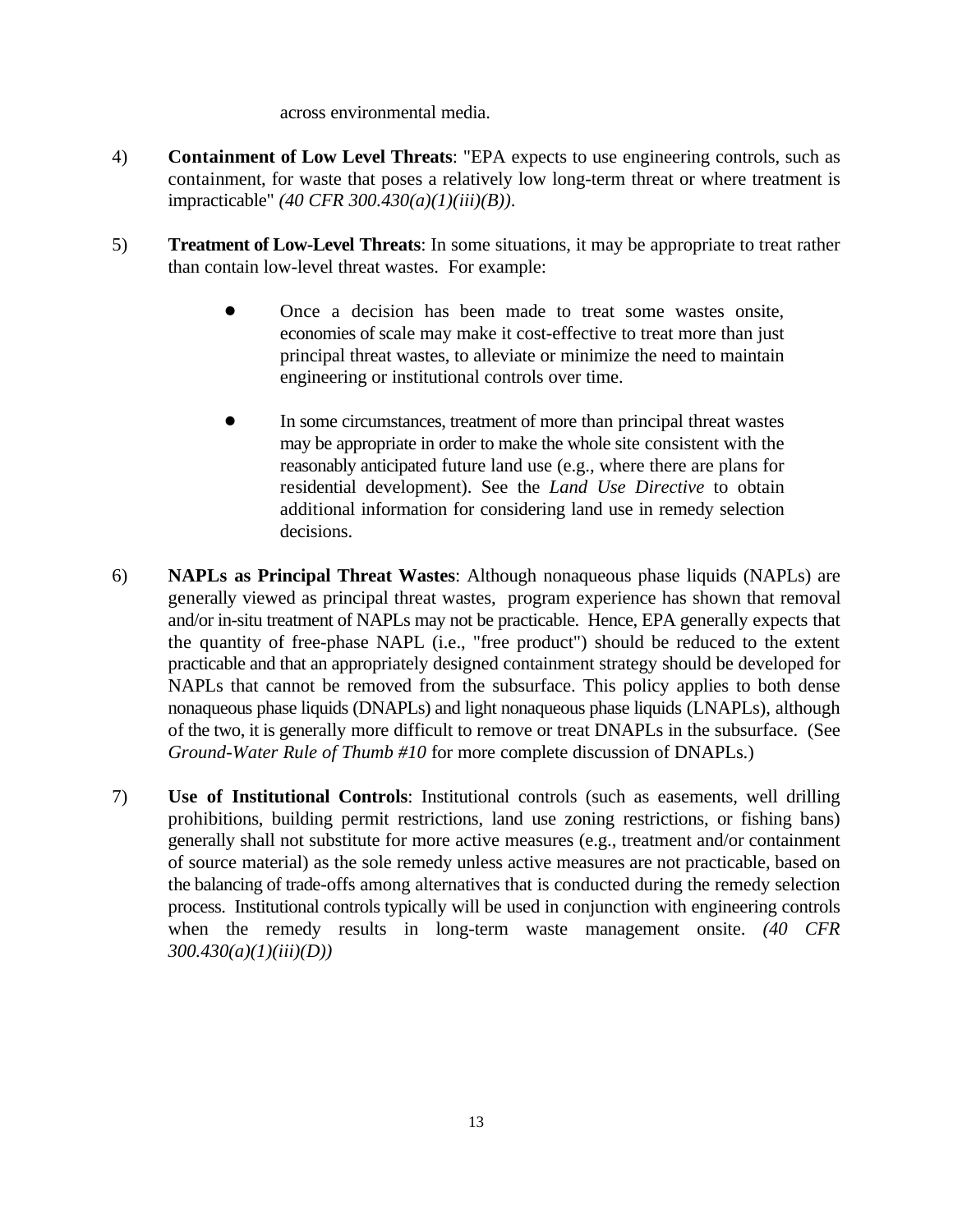|     | For Additional Information on Developing Remedial Alternatives:                                                                                                                           |
|-----|-------------------------------------------------------------------------------------------------------------------------------------------------------------------------------------------|
| rð. | RI/FS Guidance: Guidance for Conducting Remedial Investigations and Feasibility Studies<br>Under CERCLA (EPA 540-G-89-004, October 1988).                                                 |
| 隐   | <u>Principal Threats Guidance</u> : A Guide to Principal Threat and Low Level Threat Wastes<br>(OSWER Directive 9380.3-06FS, November 1991).                                              |
| 隐   | Land Use Directive: <i>Land Use in the CERCLA Remedy Selection Process</i> (OSWER Directive<br>9355.7-04, May 25, 1995).                                                                  |
| 隐   | Ground-Water Presumptive Strategy: Presumptive Response Strategy and Ex-Situ Treatment<br>Technologies for Contaminated Ground Water at CERCLA Sites (EPA 540-R-96-023, October<br>1996). |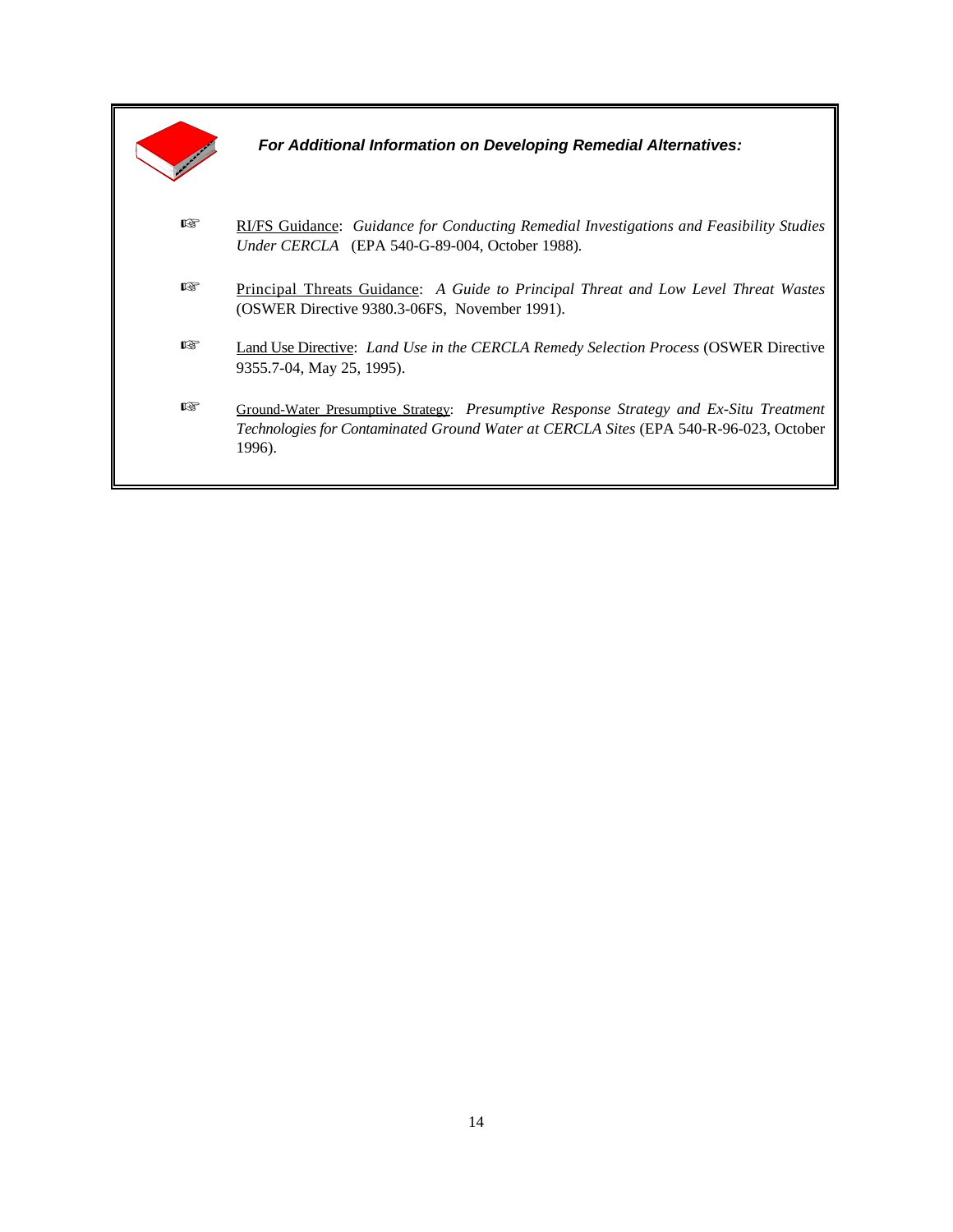#### **GROUND-WATER RESPONSE ACTIONS**

#### **Background**

Contaminated ground water exists at over 85 percent of the sites on the National Priorities List (NPL). The goal of ground-water remediation at Superfund sites is to protect human health and the environment through a combination of short-term measures (e.g, provision of alternate water supplies) and long-term measures to restore ground-water quality appropriate for its beneficial uses. Remedial action for contaminated ground water generally is warranted when EPA determines, based on the results of the baseline risk assessment, that the contamination poses a current or potential threat to human health or the environment (CERCLA  $\S 104(a)(1)$ ). Additionally, where the ground water is currently used (or is potentially usable) as a drinking water supply, exceedance of Maximum Contaminant Levels (MCLs) and non-zero Maximum Contaminant Level Goals (MCLGs) established under the Safe Drinking Water Act also may be used as the basis for taking a remedial action. The goals of the long-term ground-water cleanup program are summarized in the NCP as follows:

"EPA expects to return usable ground waters to their beneficial uses wherever practicable, within a time frame that is reasonable given the particular circumstances of the site. When restoration of ground water to beneficial uses is not practicable, EPA expects to prevent further migration of the plume, prevent exposure to the contaminated ground water, and evaluate further risk reduction" (*40 CFR 300.430(a)(1)(iii)(F)*).

#### **Rules of Thumb for Ground-Water Response Actions**

The rules of thumb for ground-water response actions are organized into four sequential steps. EPA recognizes that site investigation and analysis is a dynamic process that evolves as more information is gathered during the RI

#### **Key Ground-Water Response Questions**

- What are the current and potential future beneficial uses of the contaminated ground water?
- What is the approximate timing of the future need for ground water?
- Is restoration of ground water to beneficial uses technically practicable within a reasonable timeframe?
- What is the range of remedial alternatives that restore ground water in different but "reasonable" time periods?
- If restoration is not technically practicable, what remedial activities are necessary to prevent exposure to contaminants and prevent further plume migration?

and a cleanup strategy is developed and refined in accordance with the best available site data. Hence, this framework is not strictly sequential, and should be tailored to address site-specific situations.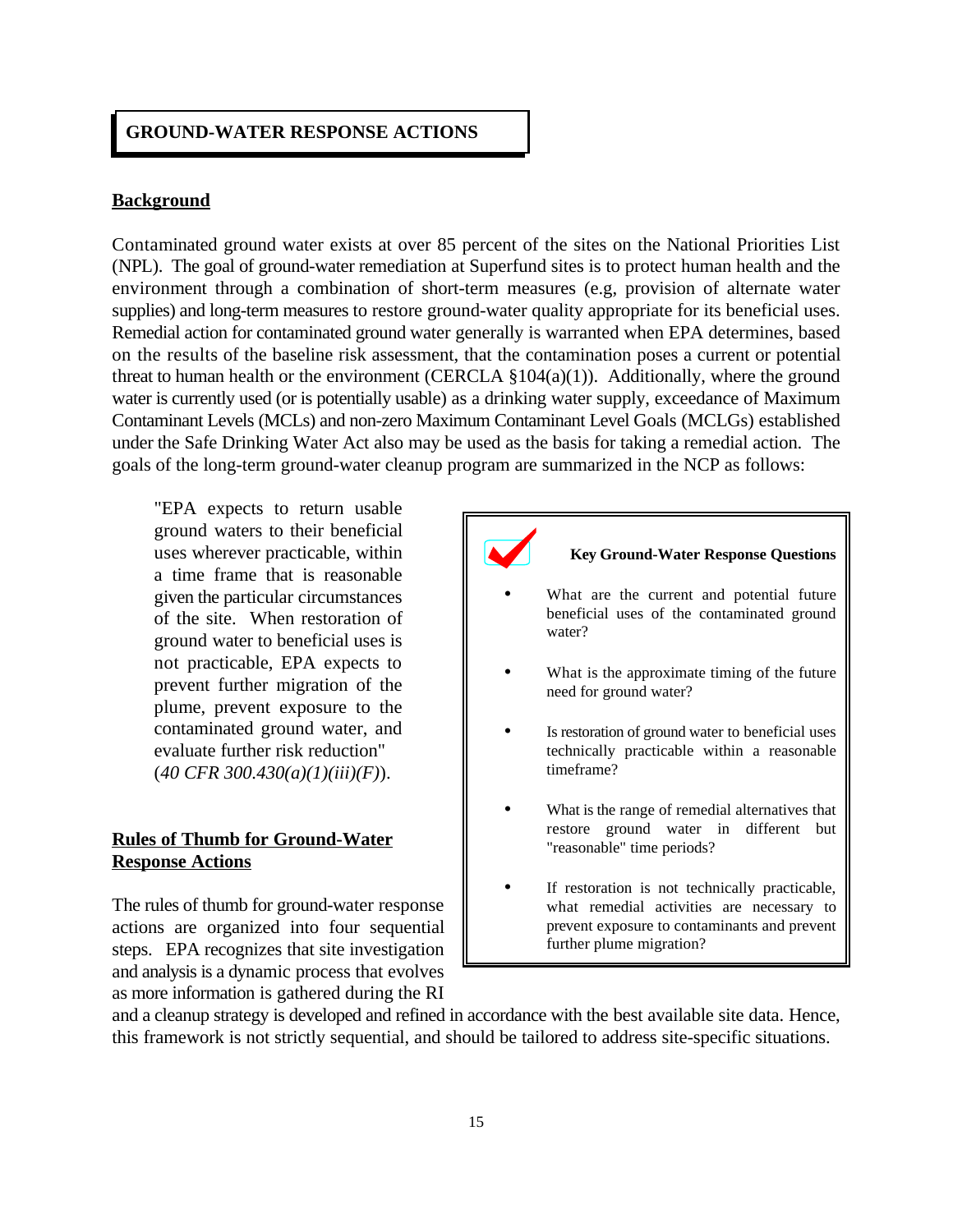# **Step 1: Identifying Remedial Action Objectives and Preliminary Remediation Goals Based on Current and Potential Future Ground-Water Uses**

Once it has been determined that there is a basis for taking a ground-water response action, the first step should be to identify RAOs and PRGs for the ground water. These RAOs and PRGs should reflect current and potential future uses of the ground water and exposure scenarios that are consistent with these uses. Several factors should be considered when identifying ground-water RAOs and PRGs:

- 1) **Current Ground-Water Uses**: RAOs and PRGs must reflect current human use (e.g., drinking water supply) as well as current environmental receptors (e.g., surface waters that are recharged by ground water and that are used by sensitive environmental receptors). (*Ground-Water Presumptive Strategy, page 15*)
- 2) **Potential Future Ground-Water Uses**: Where available, potential future ground-water uses should be determined from a Comprehensive State Ground-Water Protection Program (CSGWPP) that has been endorsed by EPA and has provisions for site-specific use determinations. In the absence of such a CSGWPP, determination of potential future uses should consider State ground water classifications or other designations and Federal groundwater guidelines (e.g., Class I, II, and III ground waters). The Federal classification system can be found in "*Guidelines for Ground-Water Classification Under the EPA Ground-Water Protection Strategy*," hereafter referred to as the Federal Guidelines. Where State and Federal classifications result in different ground-water use scenarios, the "use classification" leading to the more "stringent" RAOs should be used. Thus, ground waters at a given site are generally assumed to be a potential future source of drinking water if designated as such by the State or if considered to be a potential source of drinking water under the Federal Guidelines*.*  (*CSGWPP Directive*; *Federal Guidelines*; and *1990 NCP Preamble at 55 FR 8733*)
- 3) **PRGs for Drinkable Waters**: Generally, drinking water standards (Federal MCLs, non-zero MCLGs, or more stringent State drinking water standards) are relevant and appropriate as PRGs, and ultimately as final cleanup levels, for ground waters that are determined to be a current or potential future source of drinking water. (*40 CFR 300.430(e)(2)(i)(B and C);* and *Ground-Water Presumptive Strategy, page 15)*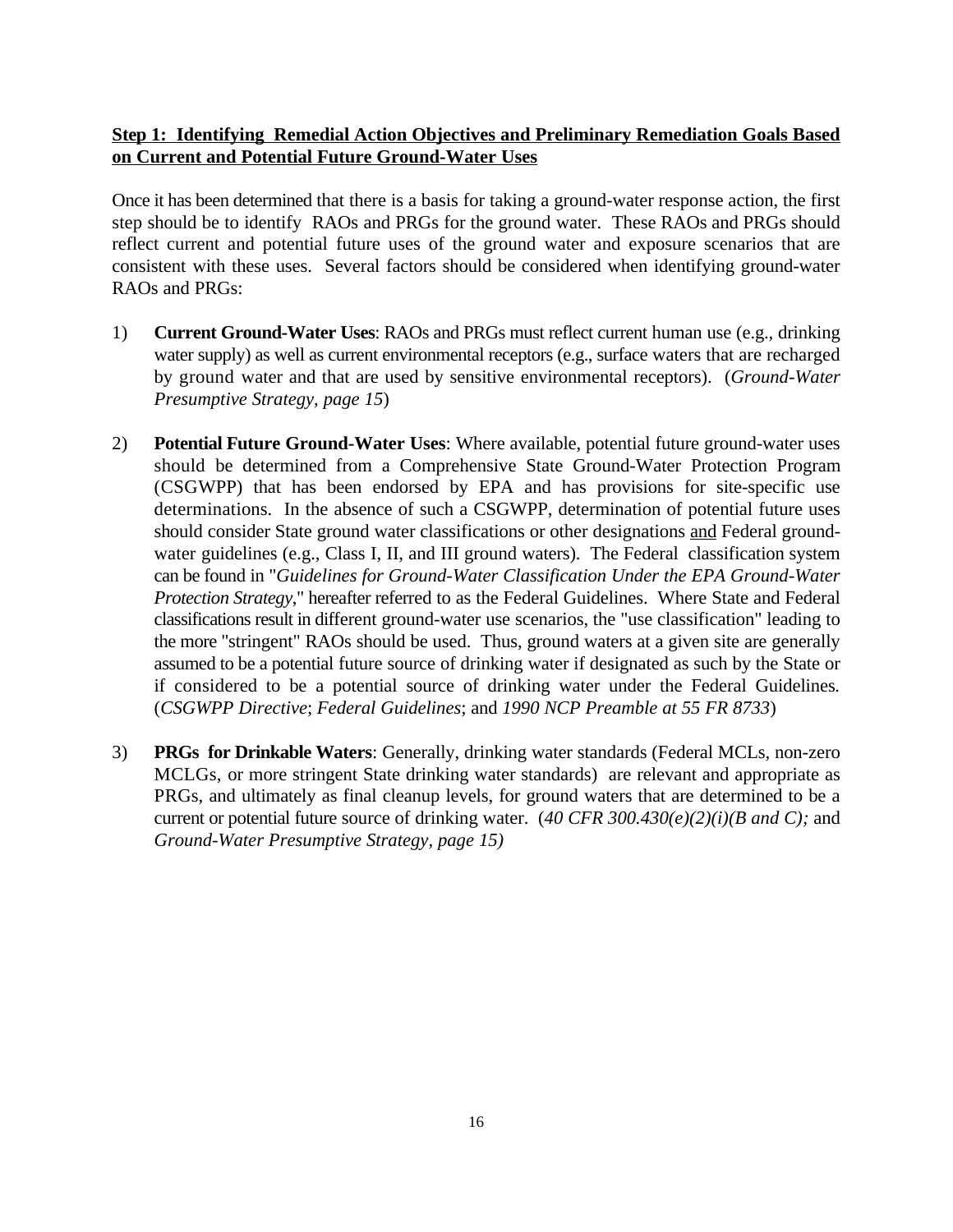- 4) **Limitation of Using Drinking Water Standards**: Generally, drinking water standards should not be chosen as PRGs for ground waters that are not current or potential future sources of drinking water (1990 NCP Preamble at *55 FR 8733*). The Federal Guidelines define "nonpotable," or Class III, ground-water aquifers as those that: contain more than 10,000 mg/liter total dissolved solids; yield less than 150 gallons per day; or are so contaminated by naturally occurring conditions (e.g., salinity) or broad-scale human activity not related to a specific contaminant source that cleanup is not practicable. State classification systems may also identify ground waters that are not considered to be a potential future source of drinking water (see Ground Water Rule of Thumb #2 above). Where non-potable ground water has been contaminated, non-restoration RAOs may be appropriate (e.g., source control, plume containment). Establishment of PRGs for non-potable ground-water should consider any surface or ground-water bodies to which such non-potable ground waters discharge, and any current or potential future uses of the non-potable ground water such as for livestock watering, agricultural irrigation, industrial uses, or other purpose that might result in human or environmental exposures. (*Ground-Water Presumptive Strategy, page 15*)
- 5) **Consideration of More Stringent Ground-Water Standards**: Many states have antidegradation standards or other requirements that are more stringent than the Federal drinking water standards for a given constituent. Where such a state requirement is determined to be an ARAR, it should be used as the PRG. (*Ground-Water Presumptive Strategy, page 16*)
- 6) **Relationship between Ground-Water RAOs and Soil PRGs**: At many sites, soil PRGs are set at levels that are needed to achieve long-term RAOs for ground water. As a result, these soil PRGs may need to be more stringent than would otherwise be necessary given the reasonably anticipated future land use. However, stringent soil PRGs intended to protect ground water generally will be inappropriate for site areas where the primary source of groundwater contamination is located below the soil (e.g., DNAPLs below the water table) and restoration of ground water is determined to be technically impracticable (see *Ground-Water Rule of Thumb #9* below). Therefore, both reasonably anticipated future land uses and potential future ground-water uses must be considered when developing the overall site remediation strategy. (*Ground-Water Presumptive Strategy, page 12*)
- 7) **Relationship Between Ground Water and Other Water Resources**: Contaminated ground waters may discharge and pose a risk to environmental resources such as streams, lakes, wetlands, or other uncontaminated aquifers. Therefore, ground-water PRGs should be set at levels that are protective of these other resources as well. For example, cleanup of contaminated ground waters that discharge to surface water should consider whether water quality criteria established under the Clean Water Act, or more stringent state surface water requirements, are ARARs. (*1990 NCP Preamble at 55 FR 8754*)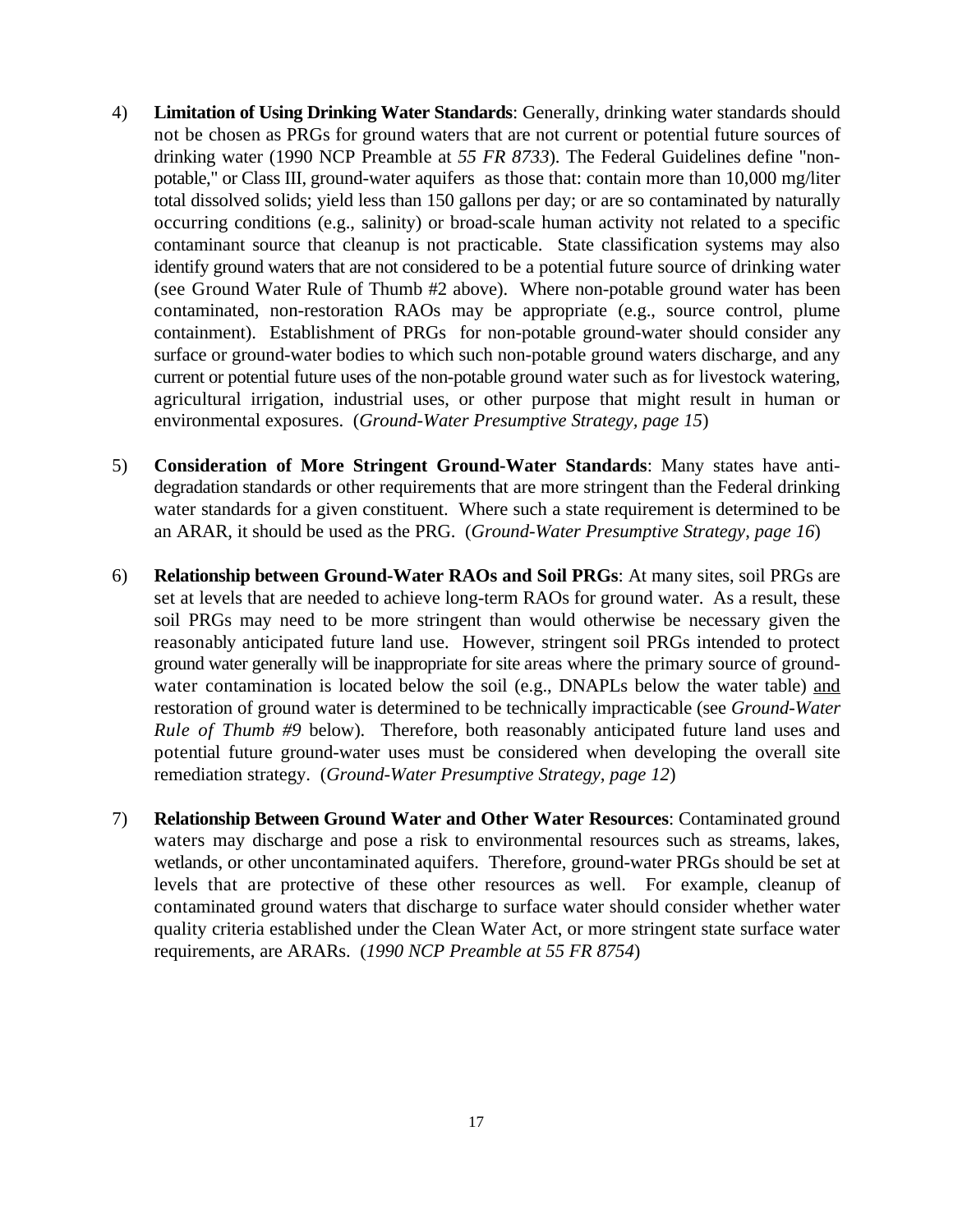# **Step 2: Establishing Remedial Action Objectives and Final Cleanup Levels Based on Site-Specific Conditions**

Once ground-water RAOs have been identified (in accordance with current and potential future uses), PRGs associated with those objectives should be identified and factored into the remedy selection process. PRGs developed during the RI/FS, and in accordance with the principles presented in the previous section, are the starting point for determining final cleanup levels which are documented in the ROD. The following rules of thumb relate to flexibilities in existing EPA policy which allow for selection of achievable RAOs and their associated cleanup levels and points of compliance.

- 8) **Restoration Potential**: If ground-water restoration is determined to be the RAO, MCLs, nonzero MCLGs, or other risk-based cleanup levels will have to be achieved in order for the ground-water resource to be restored. Site-specific information should be analyzed to determine the likelihood that ground water can be restored to these levels using available technologies (i.e., to determine the aquifer's "restoration potential"). (*TI Guidance, page 13;*  and *Ground-Water Presumptive Strategy, page 5*)
- 9) **Technical Impracticability**: An ARAR waiver should be invoked for those portions of the contaminated soil or ground water where it has been demonstrated that attainment of one or more ARARs are technically impracticable from an engineering perspective. The "TI" waiver must be justified by site-specific information developed for the Administrative Record in accordance with EPA guidance. In the event that a TI waiver is invoked, an "alternative remedial strategy" must be developed that will ensure protection of human health and the environment. This strategy should be incorporated into the decision document along with the waiver justification and should define achievable RAOs and final cleanup levels for the site. At a minimum, the alternative strategy should prevent human exposure to the contaminated ground water, prevent further contaminant migration, and define any other appropriate risk reduction measures. Note that the waiver should be invoked only for that portion of the contaminated ground water for which restoration to ARARs is technically impracticable. As a result, RAOs and final cleanup levels may be different for different portions of the contaminant plume. (*TI Guidance;* and *Ground-Water Presumptive Strategy, page 17)*
- 10) **DNAPL Sites**: The likelihood of the presence of dense nonaqueous phase liquids (DNAPLs) should be evaluated wherever DNAPL-type compounds (e.g., chlorinated solvents such as TCE) are found in significant concentrations in the ground water or are known to have been managed or disposed of at the site. The presence of DNAPLs can significantly impact the restoration potential of the site. Where DNAPLs (or other persistent contamination sources) are present in the subsurface and cannot practicably be removed, containment of such sources may be the most appropriate remediation goal. In such cases, a TI waiver should be invoked for the DNAPL zone. Where significant quantities of potentially mobile DNAPL are identified, extraction should be considered in conjunction with containment. Extraction of potentially mobile DNAPLs will increase the long-term reliability of the containment remedy as well as remove source material from the aquifer. Containment of the DNAPL zone will increase the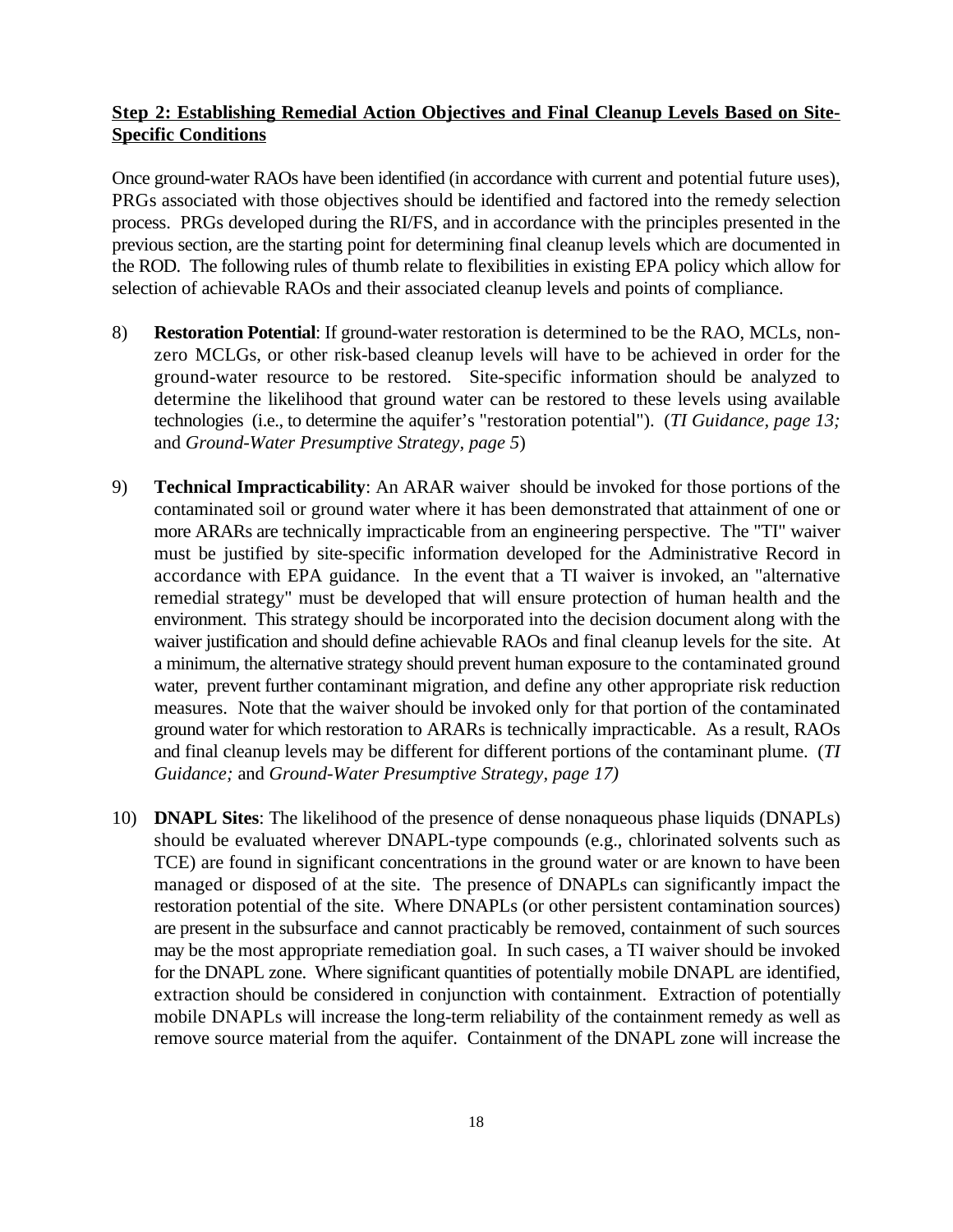likelihood that the remaining portion of the aqueous phase plume can be restored to a beneficial use. (*Ground-Water Presumptive Strategy, page 13; and TI Guidance, page 6*)

- 11) **Point of Compliance**: Final cleanup levels for contaminated ground water generally should be attained throughout the entire contaminant plume, except when remedies involve areas where waste materials will be managed in place. In the latter case, cleanup levels should be achieved "at and beyond the edge of the waste management area when waste is left in place" (*1990 NCP Preamble at 55 FR 8713*). In some cases, such as where several distinct sources are in close geographic proximity, it may be appropriate to move the point of compliance to "encompass the sources of release." In such cases, the point of compliance may be defined to address the problem as a whole, rather than source by source. (*1990 NCP Preamble at 55 FR 8753;* and *Ground-Water Presumptive Strategy, page 17*)
- 12) **Alternate Concentration Limits (ACLs)**: Under limited circumstances specified in CERCLA §121(d)(2)(B)(ii), ACLs may be established in lieu of cleanup levels that would otherwise be ARARs (e.g., MCLs). The conditions under which ACLs may be considered are where: 1) contaminated ground water discharges to surface water; 2) such ground-water discharge does not lead to "statistically significant" increases of contaminants in the surface water; and 3) enforceable measures can be implemented to prevent human consumption of the contaminated ground water. In general, ACLs may be used where the preceding conditions are satisfied, and where restoration of the ground water is found to be impracticable, based on a balancing of the remedy selection criteria. (*1990 NCP Preamble at 55 FR 8732 and 8754;* and *Ground-Water Presumptive Strategy, page 18*)

## **Step 3: Evaluating Remedial Technologies and Cleanup Time Frames**

Following the establishment of achievable remedial action objectives, cleanup levels, and areas of compliance, a remediation technology (or combination of technologies) should be selected from those identified in the Feasibility Study. The principal factors to consider at this stage are how quickly the remedial action objectives need to be achieved, and what remediation strategies and technologies should be used to achieve them. These factors will have a significant impact on the type of remedy chosen for the site, as well as the cost of that remedy.

- 13) **Using Early Actions**: Early actions, such as a removal or interim remedial action taken before the final remedy is selected, should be used where appropriate to reduce site risks early in the site remediation process. In addition to reducing site risks and controlling further contaminant migration, these activities will also provide additional site characterization information that greatly improves the ability to make sound long-term remedy decisions. (*Ground-Water Presumptive Strategy, page 16;* and *SACM Guidance*)
- 14) **Restoration Time Frames:** Where the contaminated ground water is not currently used <u>or</u> an alternate water source is readily available, and there is no near-term future need for the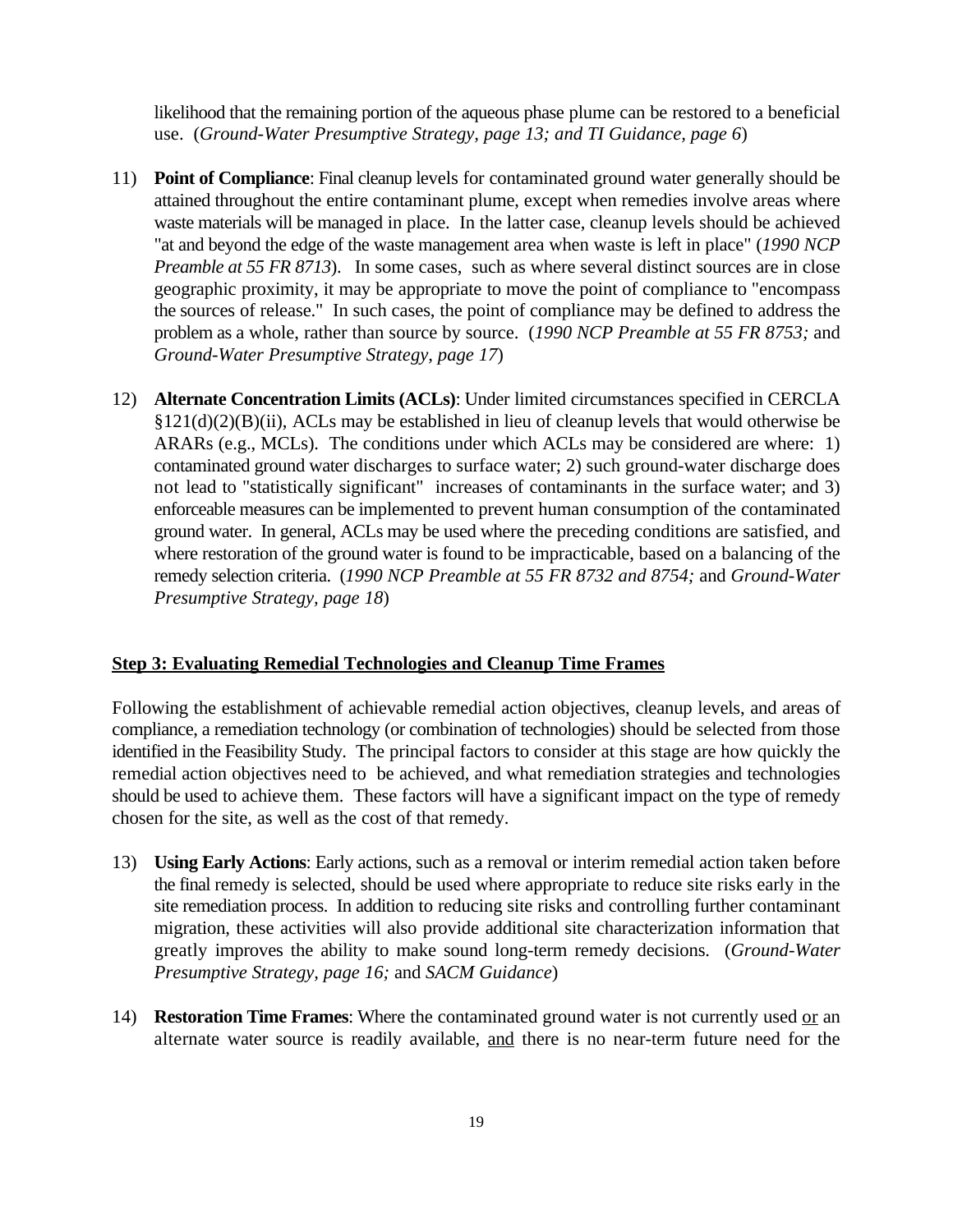resource, it will likely be appropriate to consider a longer time frame for achieving restoration cleanup levels. Where longer remediation time frames are appropriate, less aggressive remediation methods and/or more passive remediation approaches (such as source control combined with monitored natural attenuation) should be considered. Restoration time frames should be estimated for all viable remedial alternatives being considered for the site *(40 CFR 300.430(e)(4))*. Comparison of aggressive and passive remedial alternatives can provide a helpful basis for identifying the range of time periods that will be needed to attain remediation objectives, and will provide the basis for determining the remediation timeframe and technologies appropriate for the site. (*1990 NCP Preamble at 55 FR 8732;* and *Ground-Water Presumptive Strategy, page 16*)

- 15) **Innovative Technologies**: New and emerging technologies should be evaluated in the FS if such technologies offer "the potential for comparable or superior performance or implementability; fewer or lesser adverse impacts than other available approaches; or lower costs for similar levels of performance than demonstrated treatment technologies" *(40 CFR 300.430(e)(5))*.
- 16) **Monitored Natural Attenuation**: At some sites, data gathered during the RI/FS may indicate that physical or biological processes (unassisted by human intervention) may effectively reduce contaminant concentrations such that remedial objectives in the contaminant plume (or certain portions of the plume) may be achieved in a reasonable time frame without active remediation. This approach is most likely to be appropriate in low concentration portions of the plume, where source control actions have removed the bulk of the contaminant mass, or where biodegradation will efficiently destroy the contaminants in situ. In some cases, remediation alternatives that combine active remediation (in source areas or areas of high concentration) with monitored natural attenuation (in lower concentration portions of the plume) may be most appropriate. Sufficient information is necessary to demonstrate that natural processes are capable of achieving remedial objectives for the site. Performance monitoring is a critical component of this remediation approach because monitoring is needed to ensure that the remedy is protective and that natural processes are reducing contamination levels as expected. Sites with contaminants that do not readily attenuate, or sites that require relatively rapid cleanup due to the demand for the ground-water resource, generally will not be appropriate candidates for natural attenuation. (*1990 NCP Preamble at 55 FR 8734; Ground-Water Presumptive Strategy, page 18;* and *Natural Attenuation Guidance*)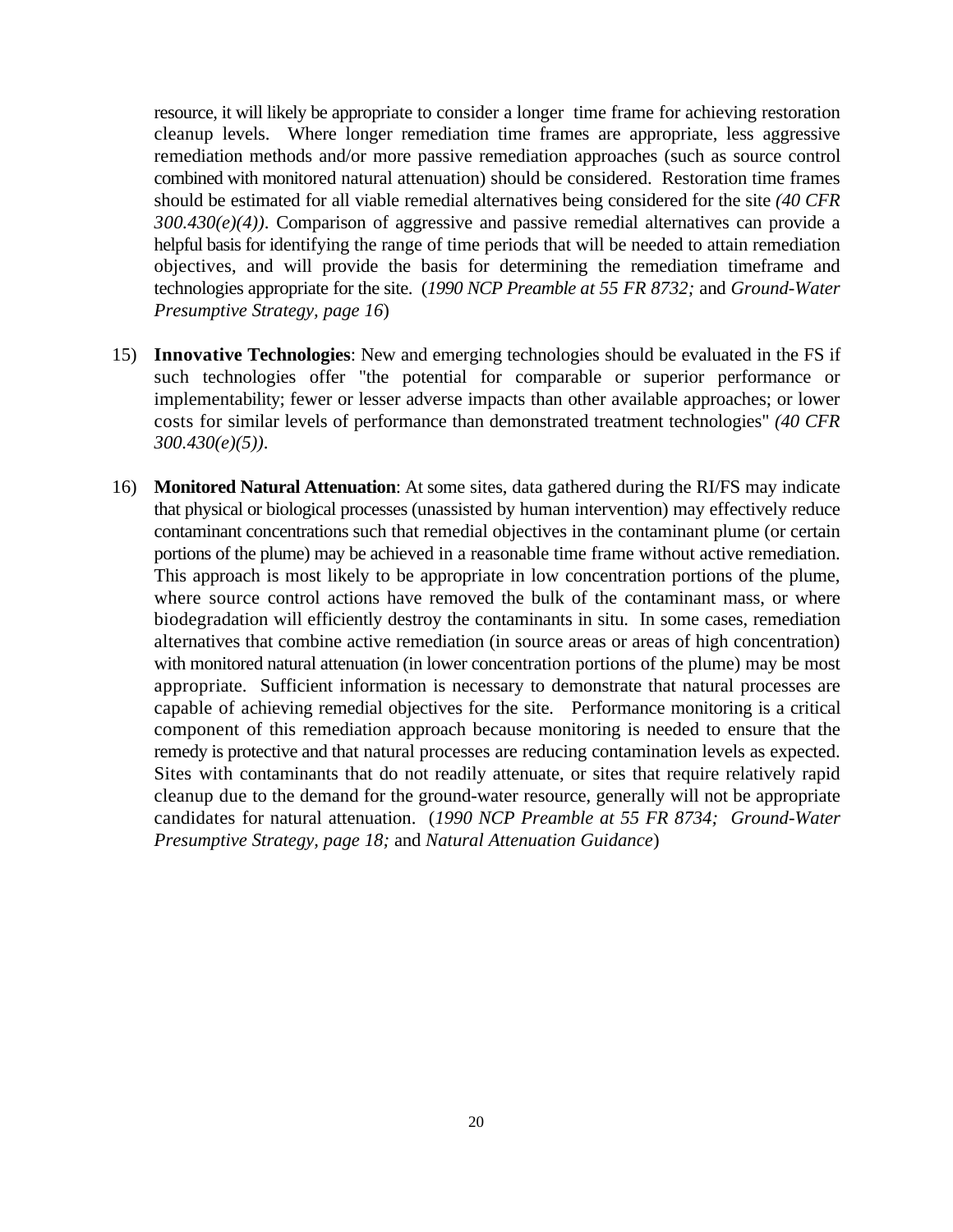17) **Presumptive Treatment Technologies**: Generally, selection of technologies for ex-situ (above ground) treatment of extracted ground water should employ one or more of the presumptive technologies identified in the *Ground-Water Presumptive Strategy*. The engineering capabilities of these presumptive treatment technologies are well understood, enabling the selection process to be streamlined for the ex-situ treatment component of a ground-water remedy.

#### **Step 4: Monitoring and Evaluating Remedy Performance**

Selection of the site remedy marks the end of a data gathering, study, and decision-making process and marks the beginning of the cleanup phase, which includes designing, constructing, operating and maintaining the remedy. Since most ground-water remedies are expected to be operated, maintained, and/or monitored for long periods of time, further opportunities for improving the performance and cost-effectiveness of the cleanup should be explored and utilized if appropriate. An ongoing Administrative reform initiative highlights EPA's recent efforts to encourage appropriate changes to existing remedy decisions to enhance overall remedy effectiveness and cost-effectiveness, without compromising protectiveness or other objectives of the Superfund program. (See *Remedy Updates Guidance* for more information.*)* The following principles describe how periodic evaluation of a remedy can lead to improvements in performance and shortened cleanup time frames.

- 18) **Implementing Remedies in Multiple Phases**: Implementation of ground-water remedies in more than one phase may increase the performance and cost-effectiveness of the long-term remedy. Performance data from an early phase can be used to refine the design of later phases so that the ultimate remedy is optimized for actual site conditions (e.g., optimized number, location, and pumping rate of extraction wells). (*Ground-Water Presumptive Strategy, page 5 and page 12*)
- 19) **Periodic Review**: Performance of the ongoing remedy should be evaluated on a regular basis (e.g., every 1 to 5 years) to compare anticipated with actual results, to identify any potential deficiencies in the remedy's protectiveness, and to seek opportunities to improve its performance over the long term. This is especially important when the selected remedy relies on monitored natural attenuation. (*Ground-Water Presumptive Strategy, page 8;* and *Natural Attenuation Guidance*)
- 20) **Improving Remedy Performance**: Ground-water remedies often involve multiple extraction and/or injection points, subsurface structures or containment barriers, and other features whose actual performance in the field may vary from that assumed during design, given uncertainties about subsurface geology prior to construction. Careful assessment of performance monitoring data may be used to refine the remedy, such as modifying extraction rates or changing the pattern of extraction wells. Such improvements are capable of shortening cleanup time frames, and thus reducing costs. *(Ground-Water Presumptive Strategy, page 11*)
- 21) **Revisiting and Modifying Cleanup Goals**: At some sites it may be necessary to revisit the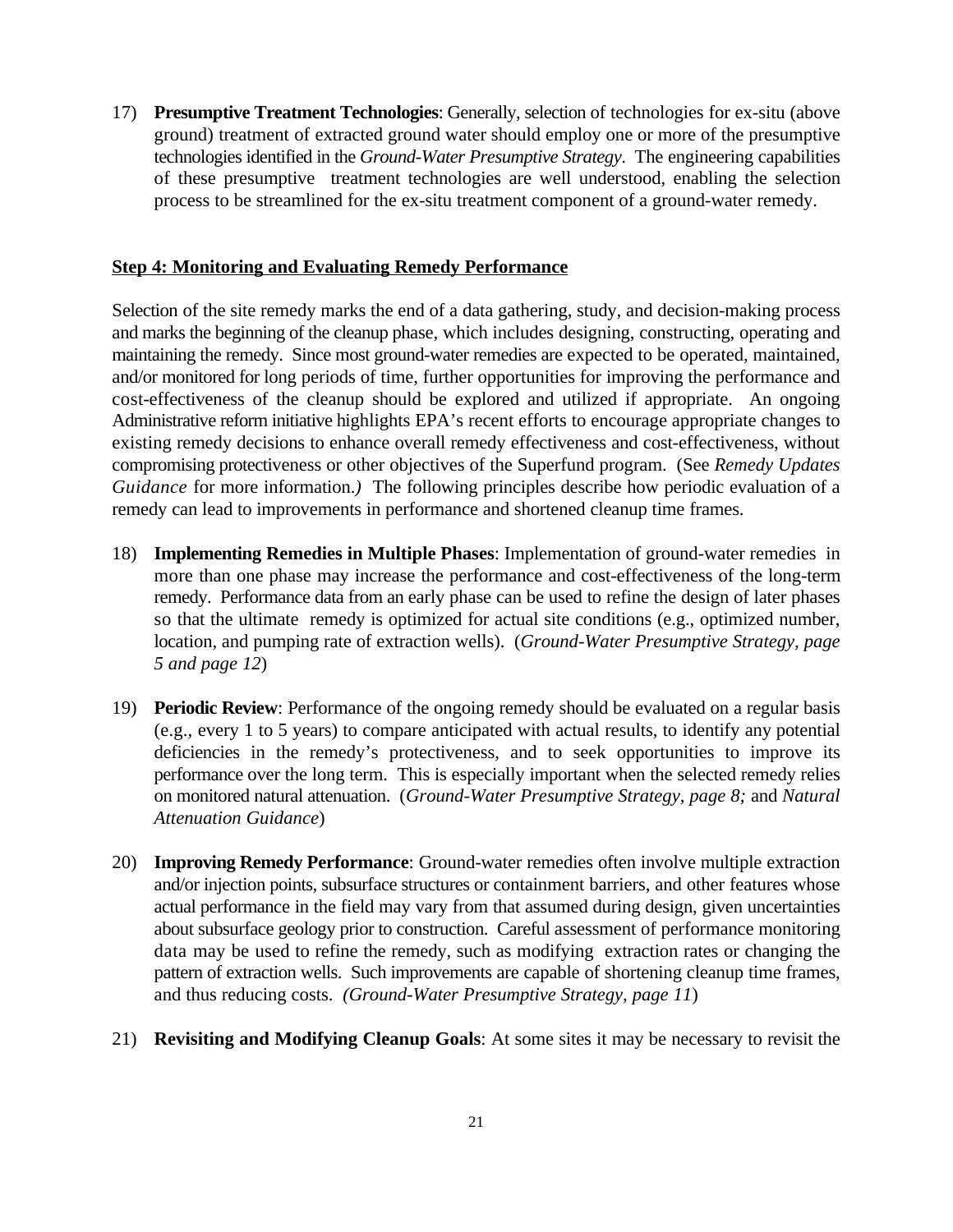ROD's remedial action objectives or final cleanup levels, if performance data indicate that attainment of these objectives or levels is not technically practicable. If it is determined that a TI waiver is appropriate, the waiver generally should be invoked in a ROD amendment, although in some cases an Explanation of Significant Differences (ESD) may be sufficient. An ESD may be used where the revised remedy is generally consistent with the "alternative remedial strategy" discussed in the original ROD and the original ROD: 1) contained detailed discussions of the potential need for a future TI waiver, and 2) identified an alternative remedial strategy to be used in the event a TI waiver was determined to be appropriate for the site. If an ESD is determined to be sufficient, public notice and opportunity for comment should also be provided. (*Ground-Water Presumptive Strategy, page 11; TI Guidance, page 19 and 24;*  and *Remedy Updates Guidance*)